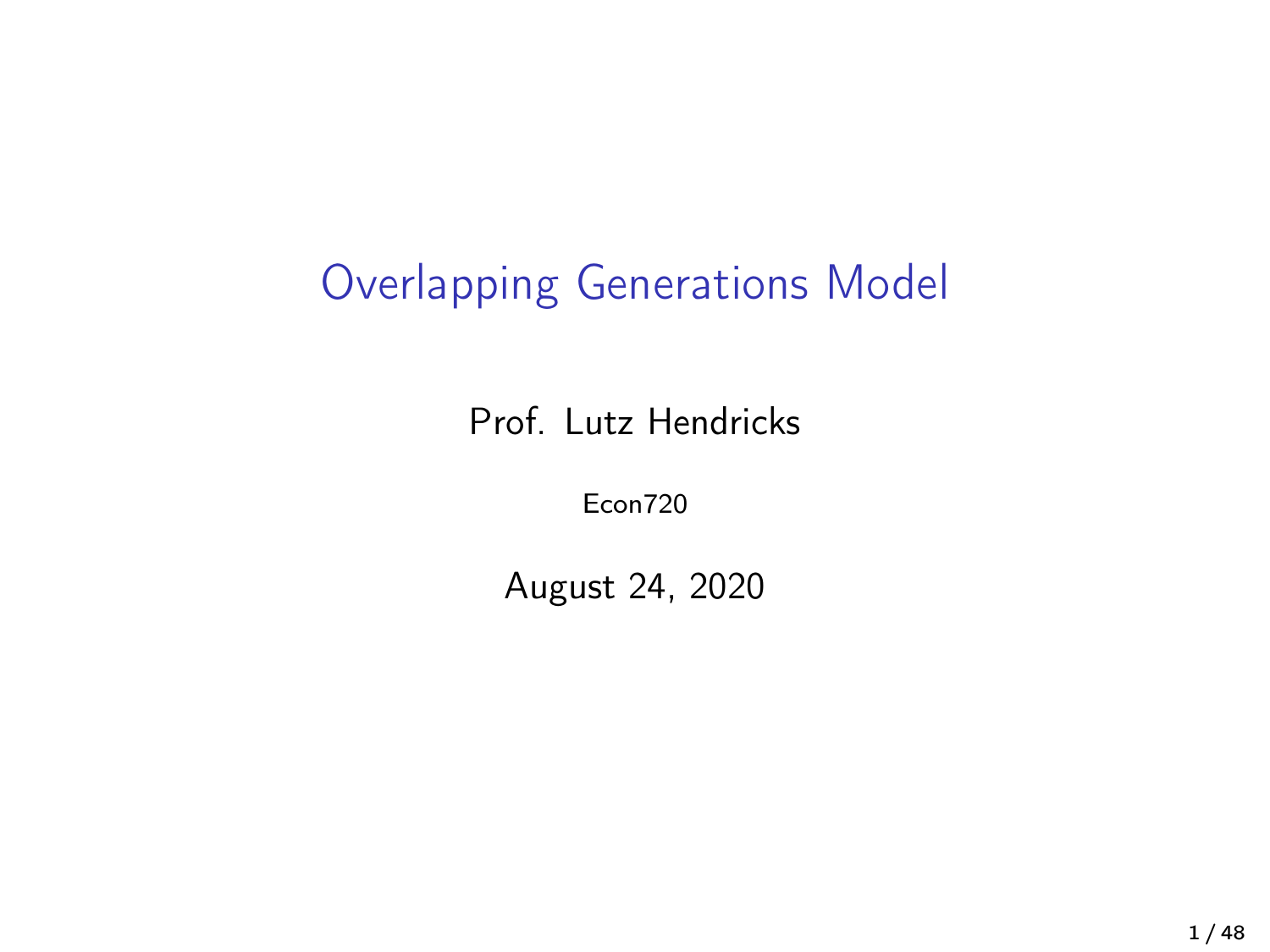Two approaches for modeling the household sector

- 1. households live forever (infinite horizon) tractable
- 2. households live for finite number of periods (overlapping generations) can talk about questions where demographics matter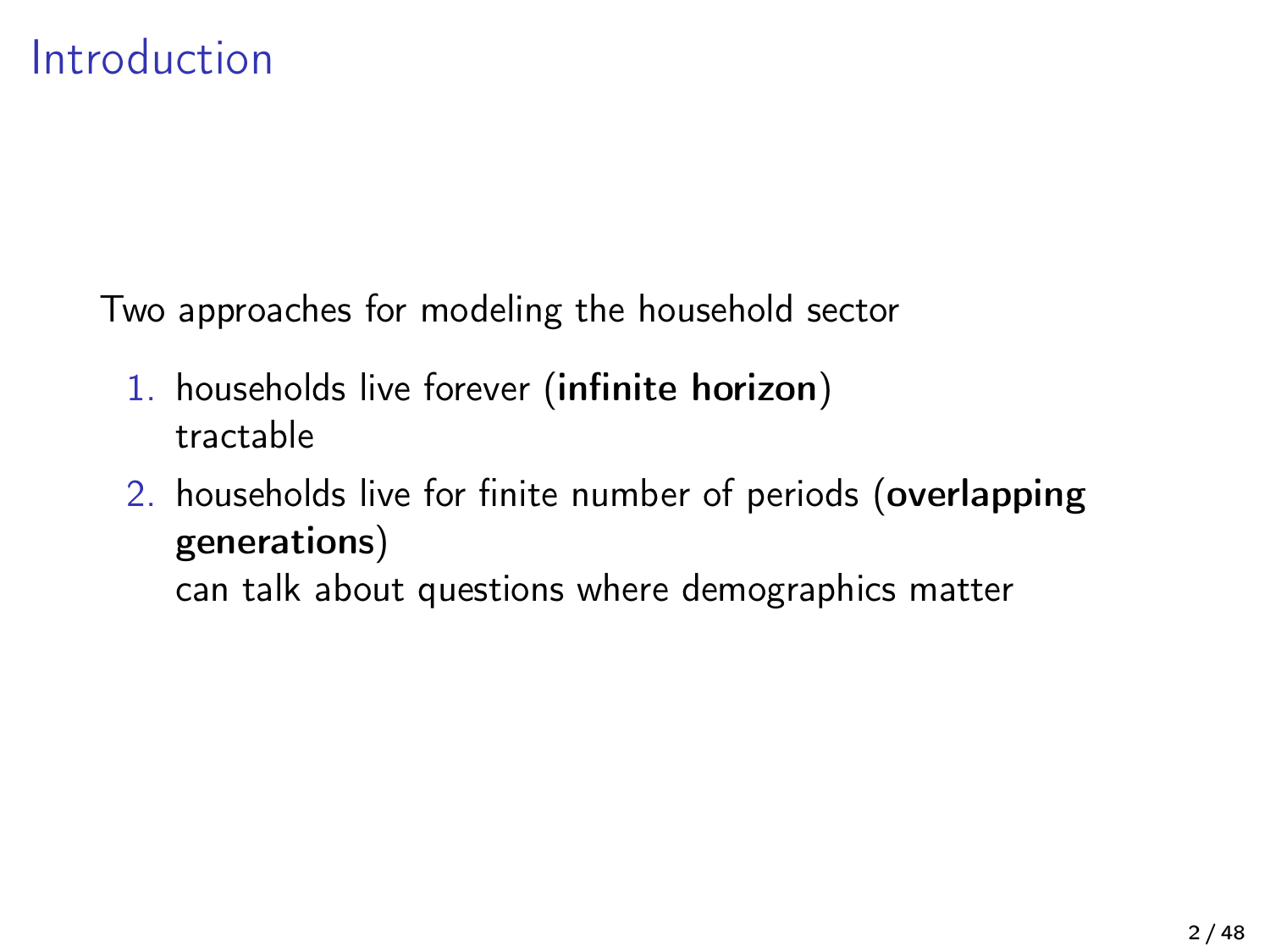# Why choose OLG?

- 1. Demographic structure matters:
	- 1.1 Social security and tax analysis (pioneered by [Auerbach and](#page-46-0) [Kotlikoff 1987\)](#page-46-0)
	- 1.2 Human capital: schooling followed by on-the-job learning (e.g., many papers by Heckman and his students)
	- 1.3 Income or wealth inequality (e.g., [Huggett 1996;](#page-47-0) [Huggett et al.](#page-47-1) [2011\)](#page-47-1)

These are usually computational many-period models.

2. Analytical tractability:

Usually two period OLG models.

With log utility consumption becomes independent of  $r_{t+1}$ . Easy dynamics because agents behave as if not foward looking. E.g., [Aghion et al. \(2002\)](#page-46-1), [Galor \(2005\)](#page-46-2), [Krueger and Ludwig](#page-47-2) [\(2007\)](#page-47-2)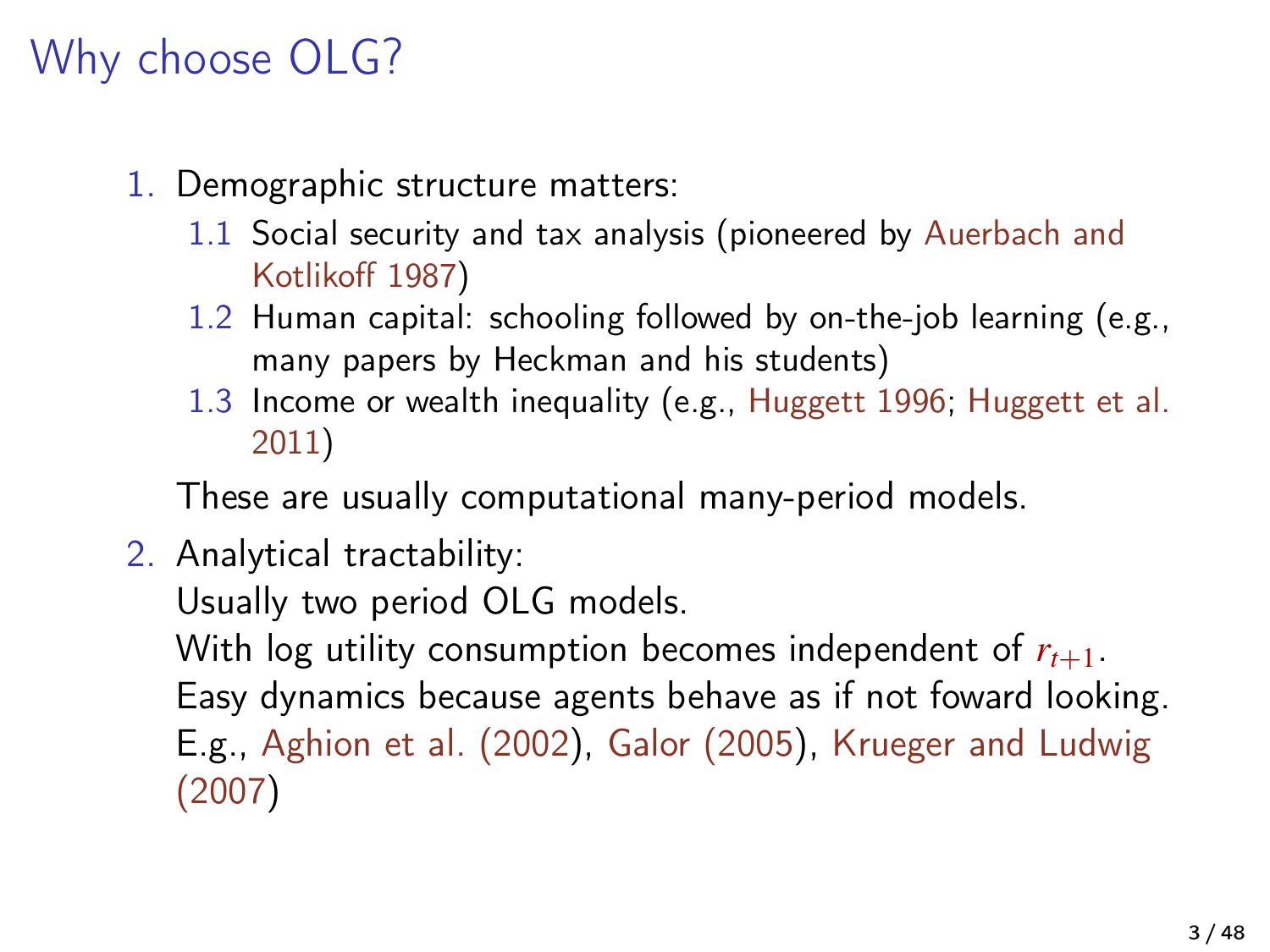How to set up and solve an OLG model

Show that the world is not efficient: households may save too much.

"Social security" can prevent overaccumulation

We can make households "infinitely lived" by adding altruistic bequests.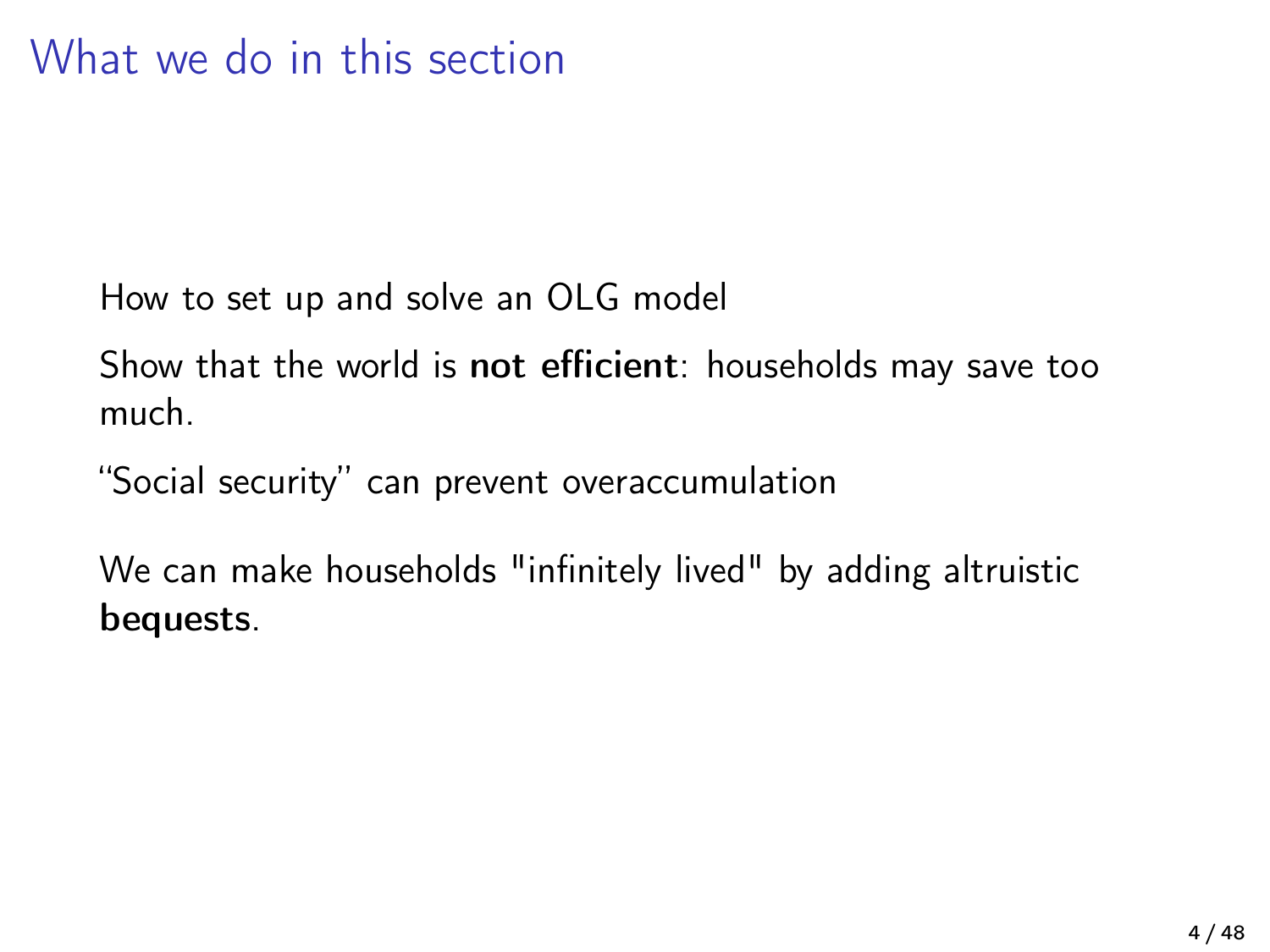## What we don't do in this section

- $\triangleright$  We sidestep some technical issues:
	- $\triangleright$  why is there a representative household?
	- $\blacktriangleright$  why is there a representative firm?
- $\blacktriangleright$  We come back to those later.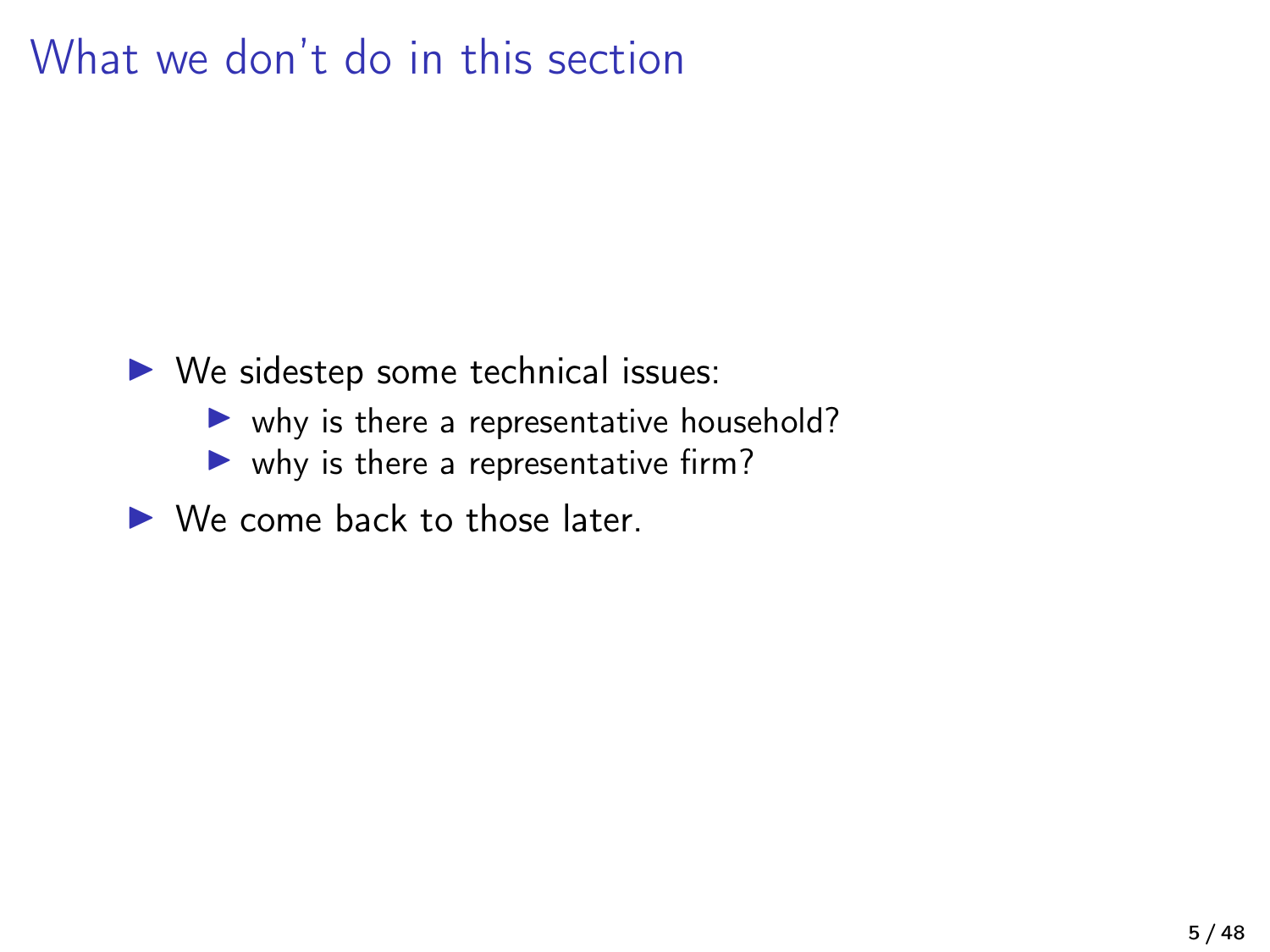# An OLG Model Without Firms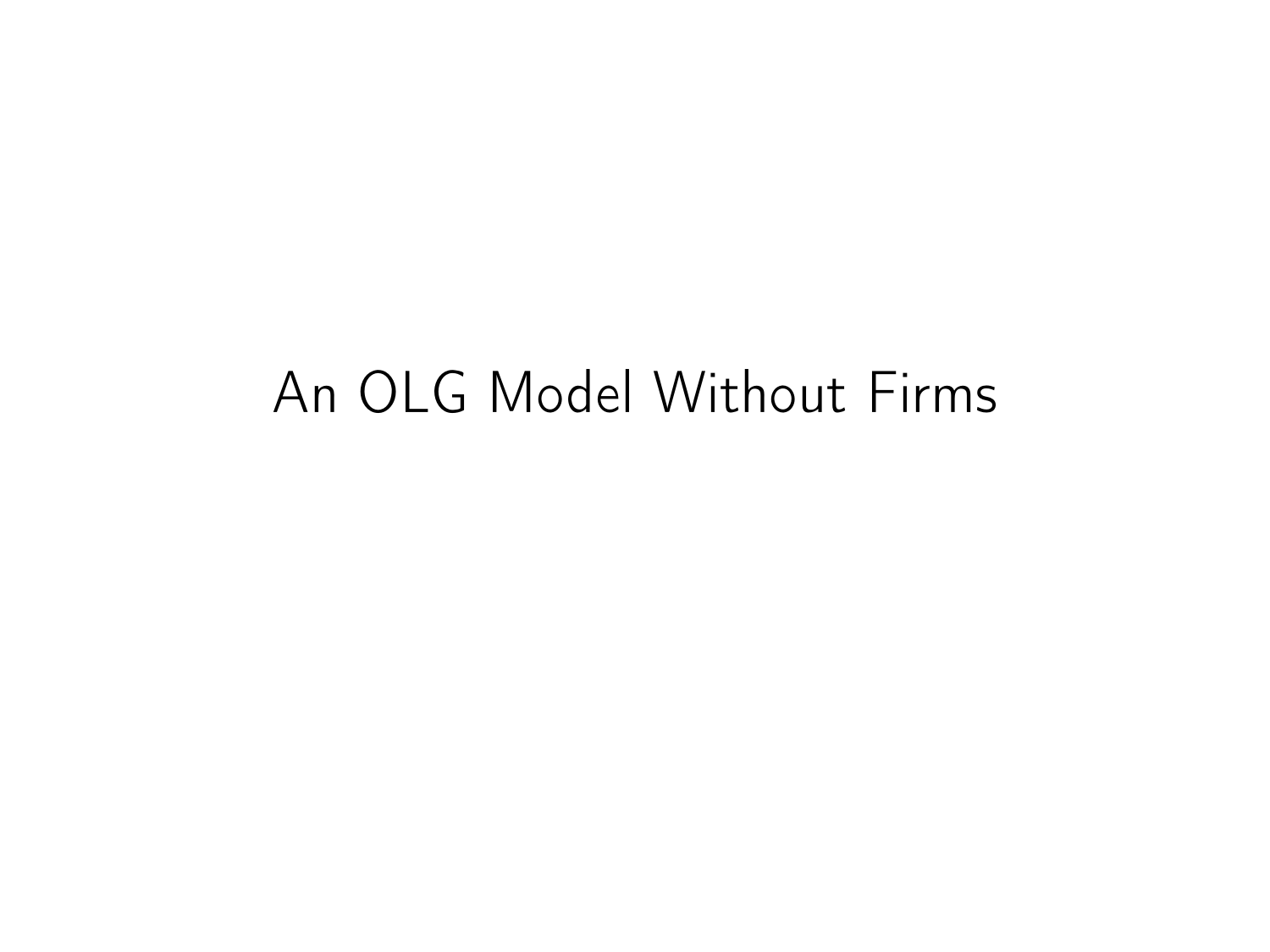### **Steps**

We go through the standard steps:

- 1. Describe the economy: demographics, endowments, preferences, technologies, markets
- 2. Solve each agent's problem
- 3. Market clearing
- 4. Competitive equilibrium

We discuss why we make various modeling choices.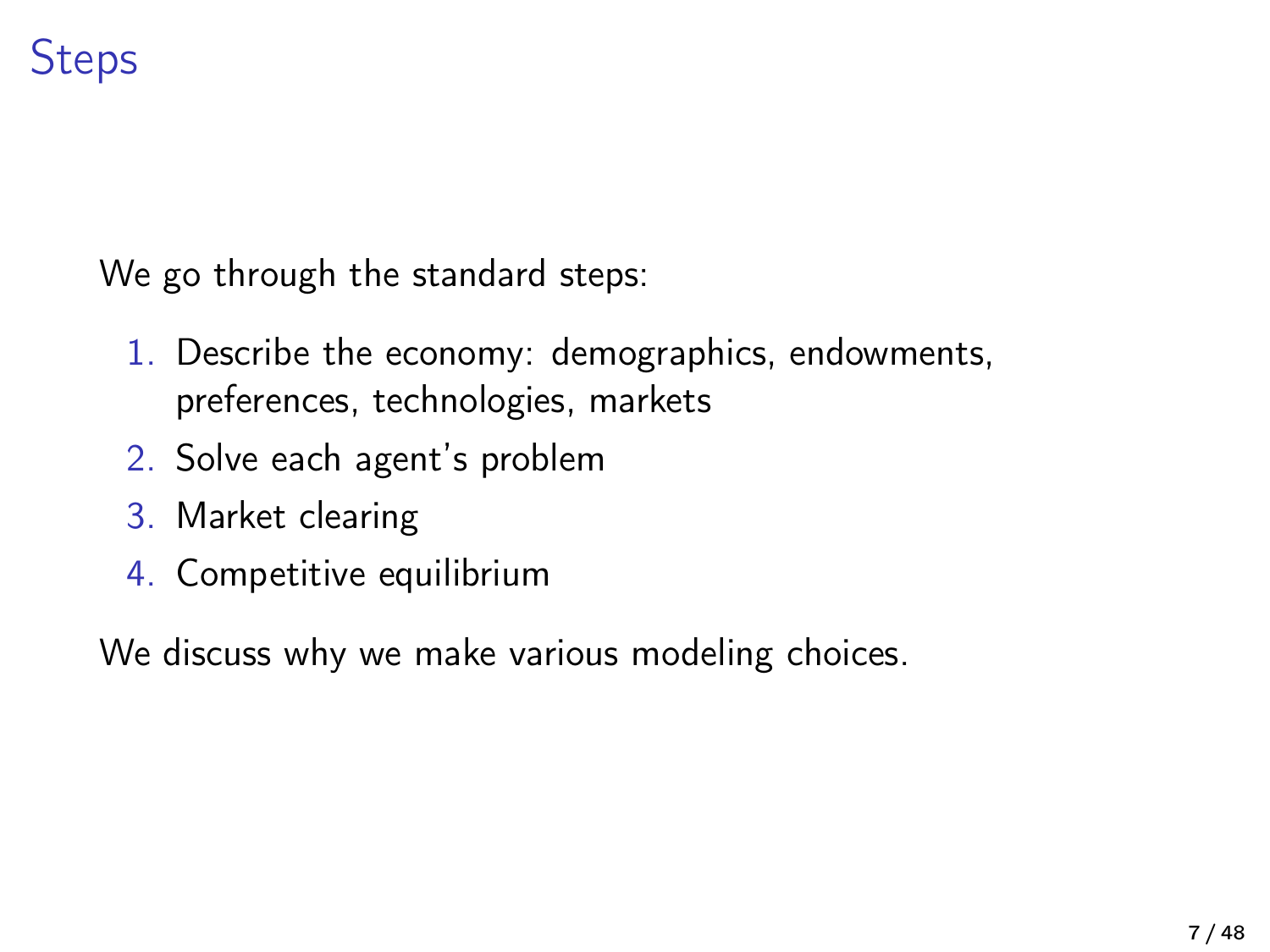Digression: What makes a good model?

Should a model be "realistic" or "unrealistic?"

Should it be simple or complex?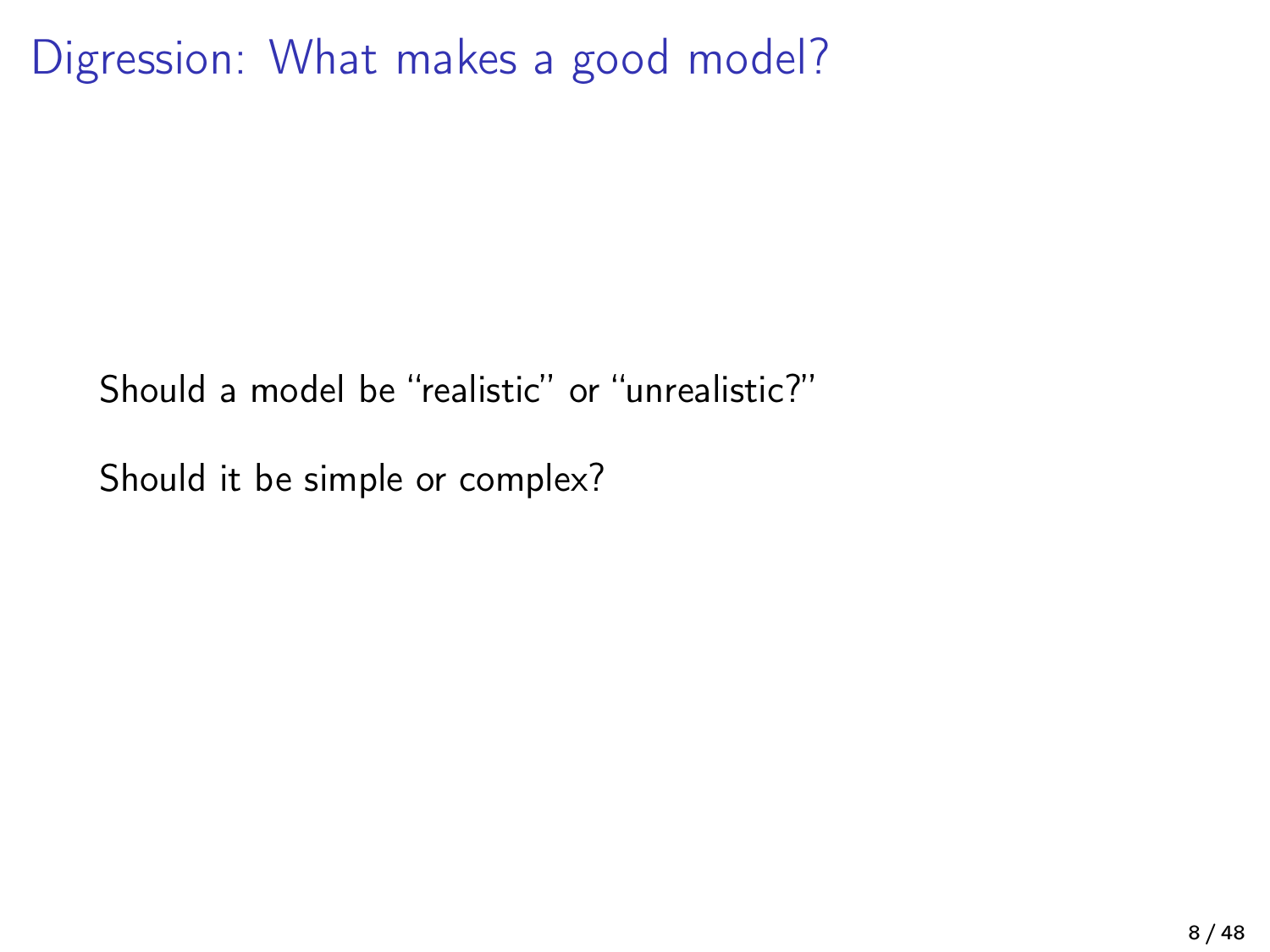Digression: Why do we use models?

Or: What do models actually do?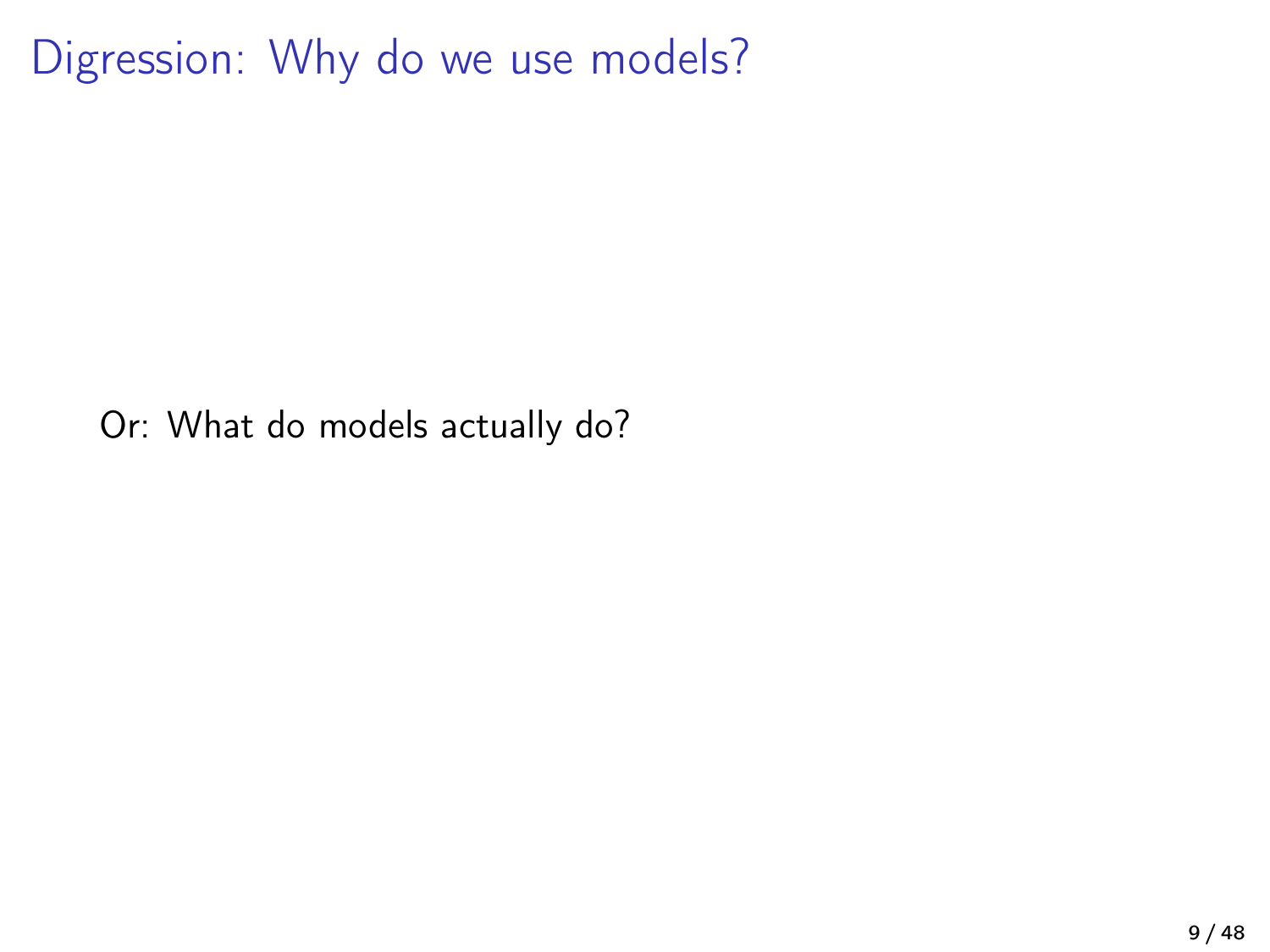#### **Demographics**

Time is discrete and goes on forever.

At each date *t* a cohort of size

 $N_t = N_0(1+n)^t$ 

is born.

Each person lives for two periods.

At each date there are  $N_t$  young and  $N_{t-1}$  old households.

 $\blacktriangleright N_t/N_{t-1} = 1+n$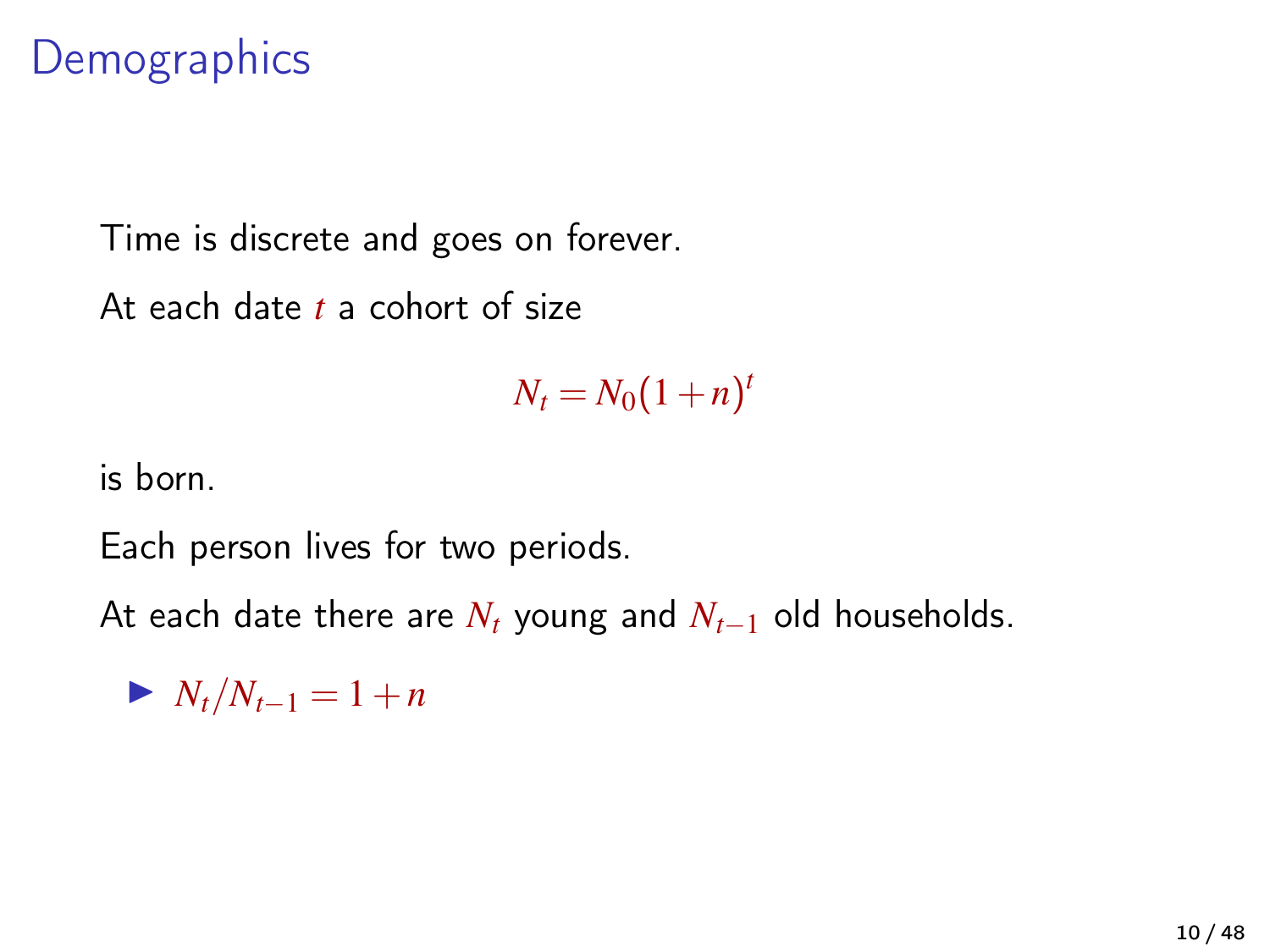# Endowments, Preferences

Endowments

 $\blacktriangleright$  Young households receive endowments  $w_t$ .

Preferences:  $u(c_t^y) + \beta u(c_{t+1}^o)$ .

 $\blacktriangleright$  *u* is strictly concave

 $\triangleright$   $\beta > 0$  is the discount factor.

Note: Putting anything other than consumption and leisure in preferences is frowned upon (in macro, but not in micro). Why?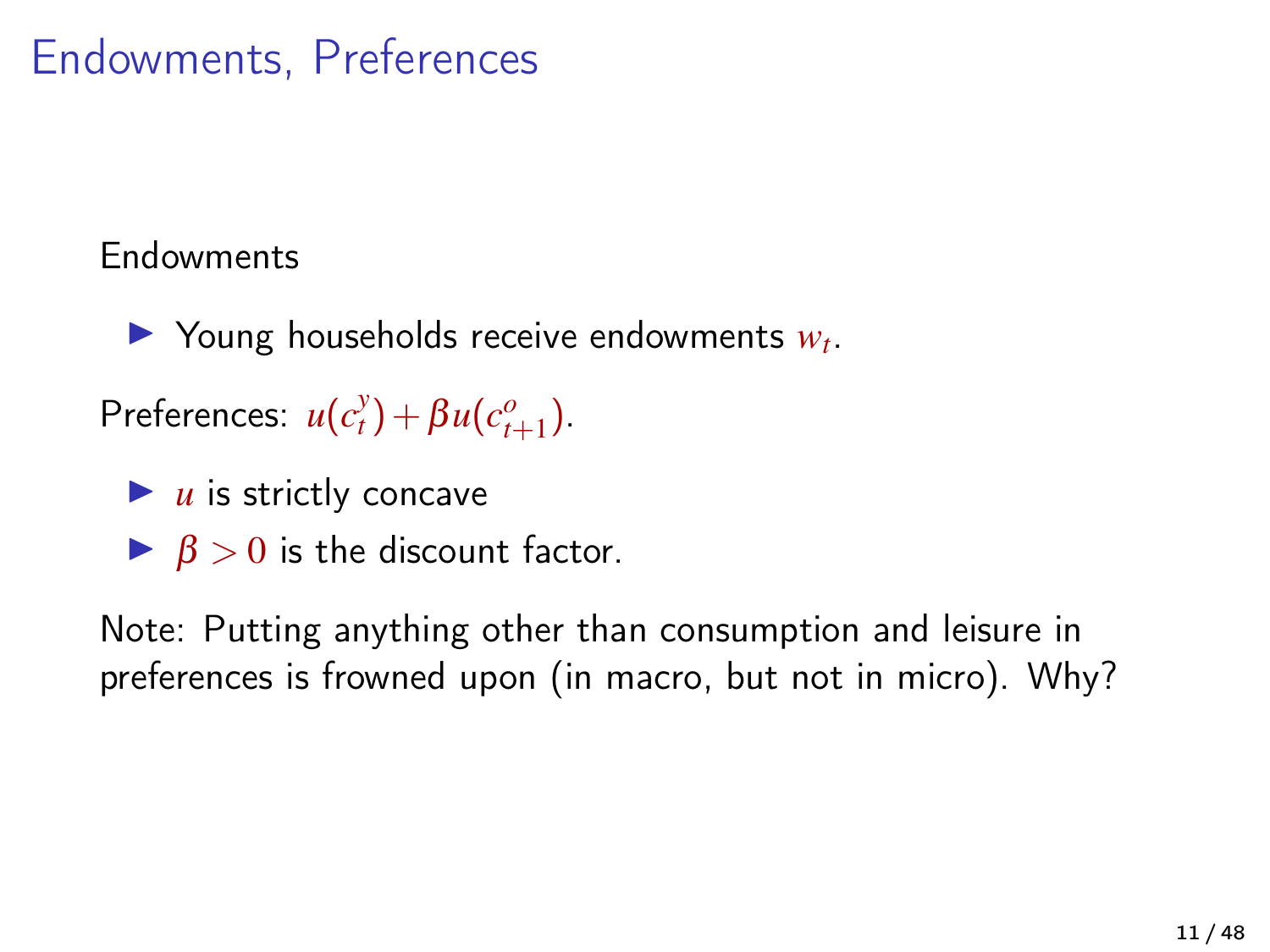# **Technology**

Endowments can be stored.

Storing  $s_t$  today yields  $f(s_t)$  tomorrow.

 $\blacktriangleright$  *f* is strictly concave and increasing

Resource constraint:

- $\triangleright$  Output = consumption + investment
- $Y = C + I$
- $\triangleright$  Closed economy: saving = investment;  $S = I$

$$
\underbrace{N_t w_t + N_{t-1} f(s_{t-1})}_{Y_t} = \underbrace{N_t c_t^y + N_{t-1} c_t^o}_{C_t} + \underbrace{N_t s_t}_{I_t}
$$
 (1)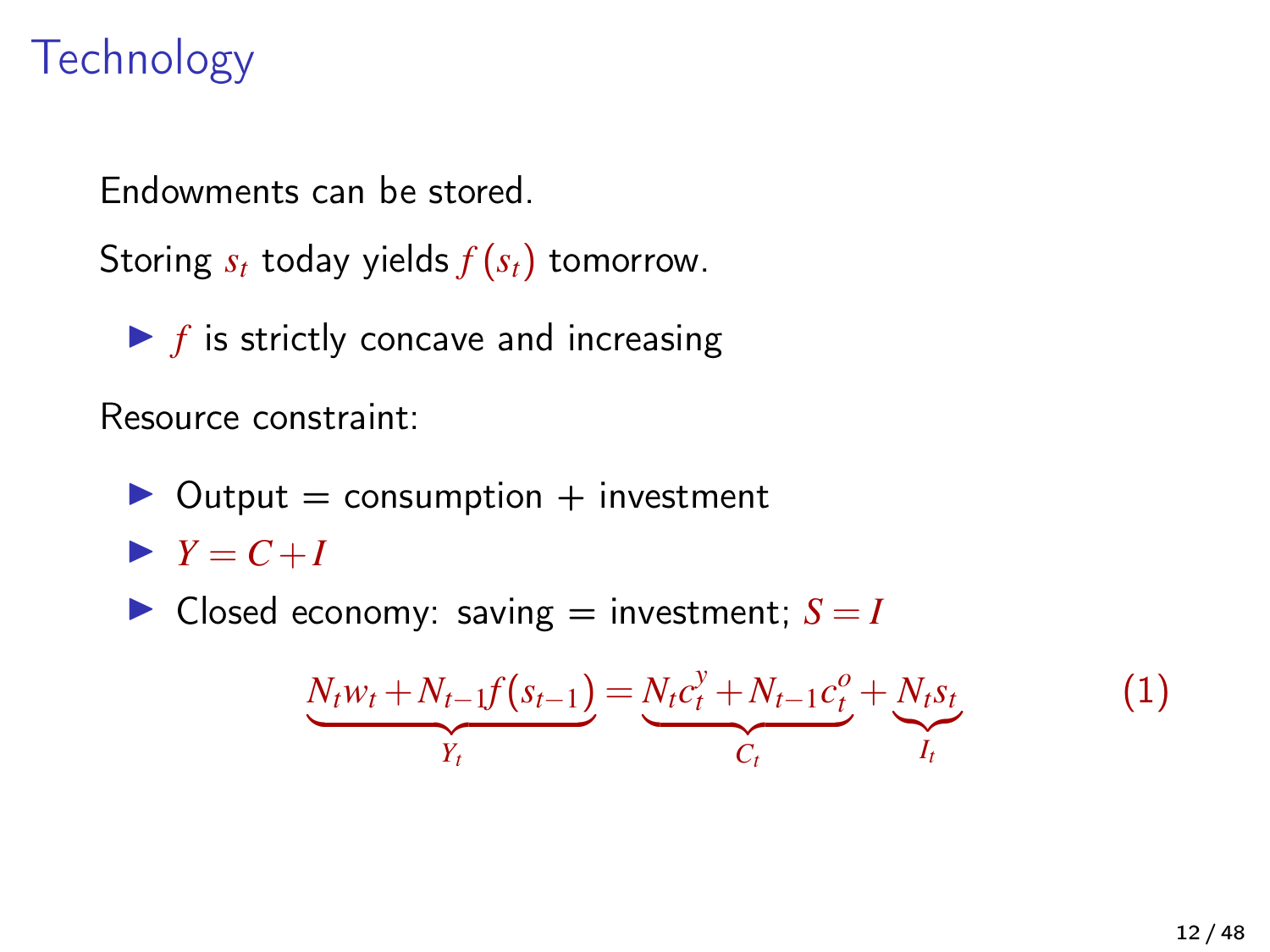# **Technology**

#### Resource constraints

Technological constraints that describe the set of feasible choices. Contain only quantities (no prices). Often identical to market clearing conditions.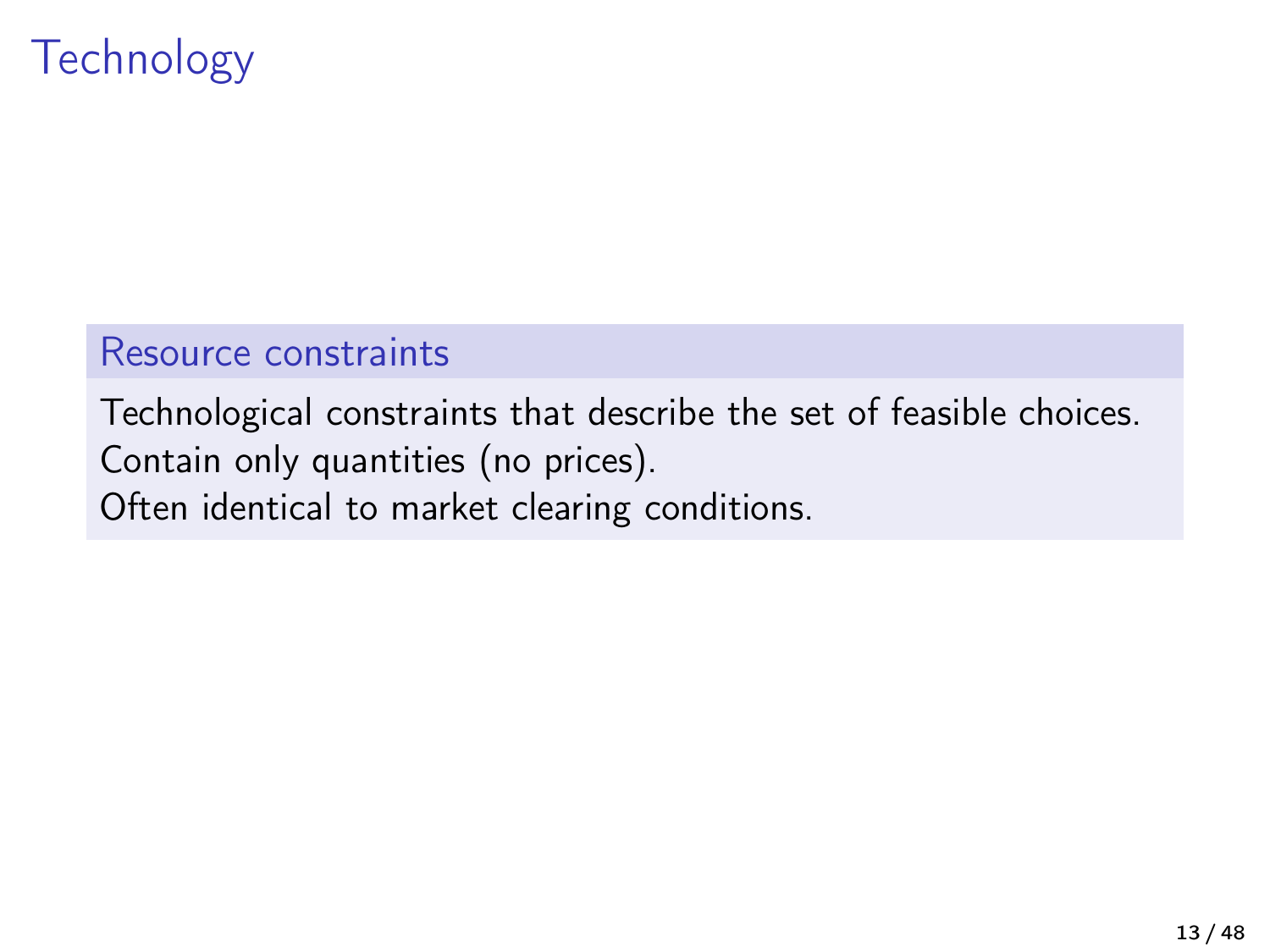#### **Markets**

Goods are traded in competitive spot markets.

 $\triangleright$  the price of the good is normalized to 1 for all *t* (why can we do this?)

Households can issue one period bonds with interest rate  $r_{t+1}$ .

We are done with the description of the environment.

Next step: solve the household problem.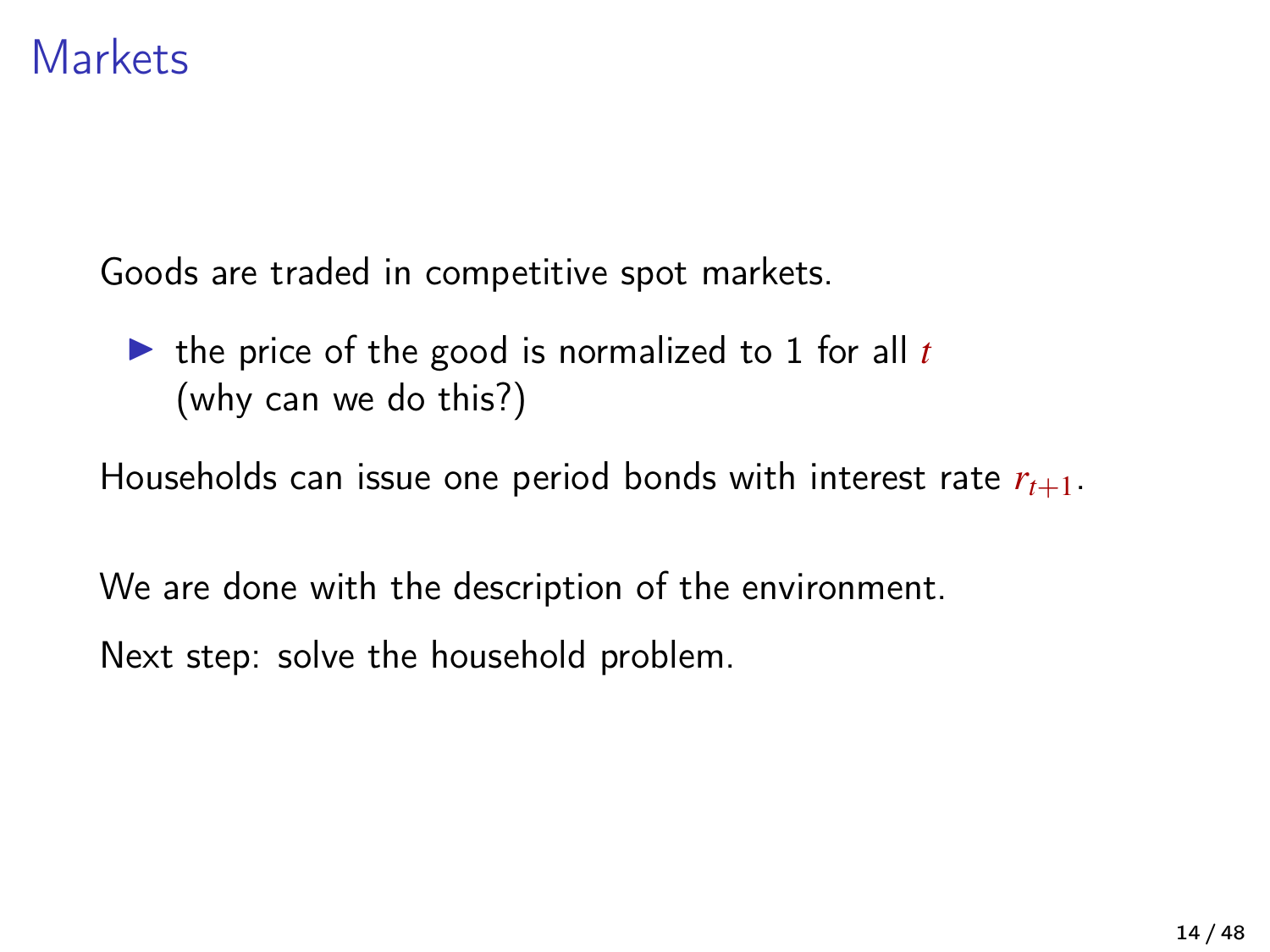# A Missing Market

Even though there is a bond market, intergenerational borrowing and lending is not possible.

The reason: the young at *t* cannot borrow from the old because the old won't be around at  $t+1$  to have their loans repaid.

 $\blacktriangleright$  If households live for more periods, the problem becomes weaker, but does not go away.

An asset that stays around forever solves this problem

 $\blacktriangleright$  e.g., money, land, shares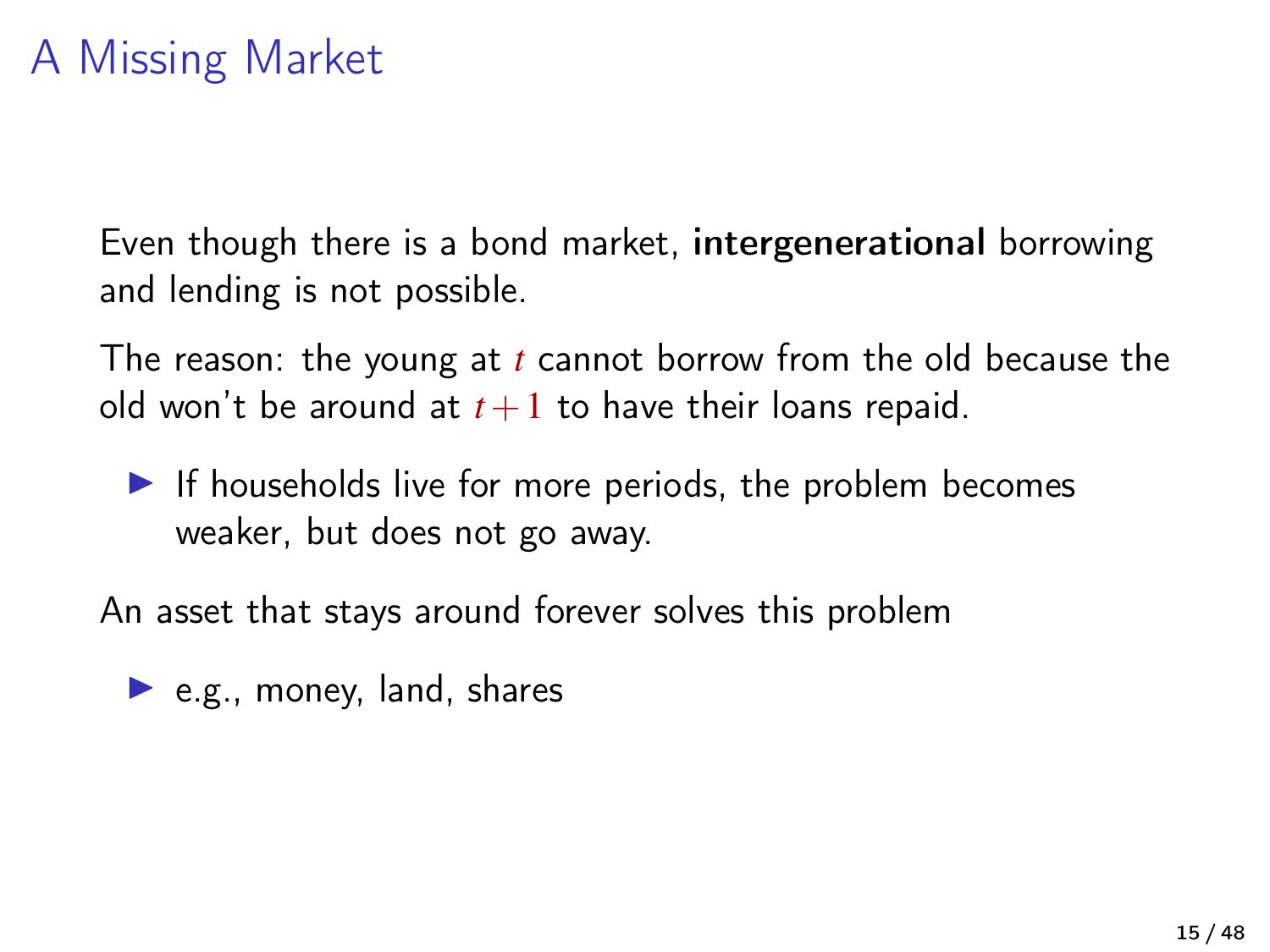The budget constraints are

$$
w_t = c_t^y + s_{t+1} + b_{t+1}
$$
  
\n
$$
c_{t+1}^o = f(s_{t+1}) + b_{t+1}(1 + r_{t+1})
$$

Why are there no prices for bonds and *s*?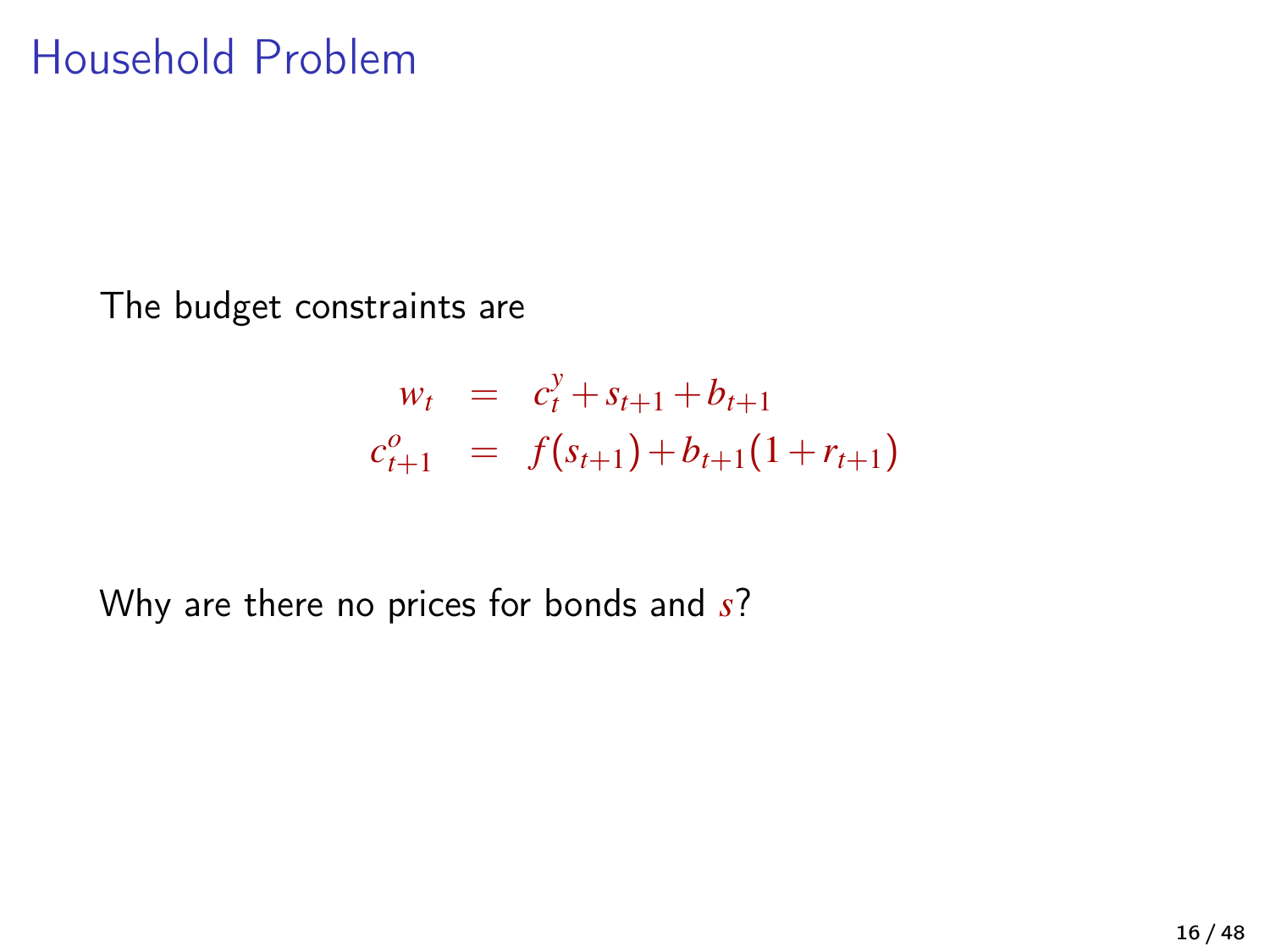#### Lifetime budget constraint

There really is only one constraint that the household cares about: At what rate can one exchange  $c_{t+1}^o$  against  $c_t^y \tilde{x}$ Substitute out bonds:

$$
c_{t+1}^{o} = f(s_{t+1}) + (1 + r_{t+1}) \left( w_t - c_t^{y} - s_{t+1} \right) \tag{2}
$$

The relative price of old vs. young consumption is the interest rate. Lifetime budget constraint:

$$
w_{t} + \frac{f(s_{t+1})}{1 + r_{t+1}} - s_{t+1} = c_{t}^{y} + \frac{c_{t+1}^{o}}{1 + r_{t+1}}
$$

Present value of income  $=$  present value of spending.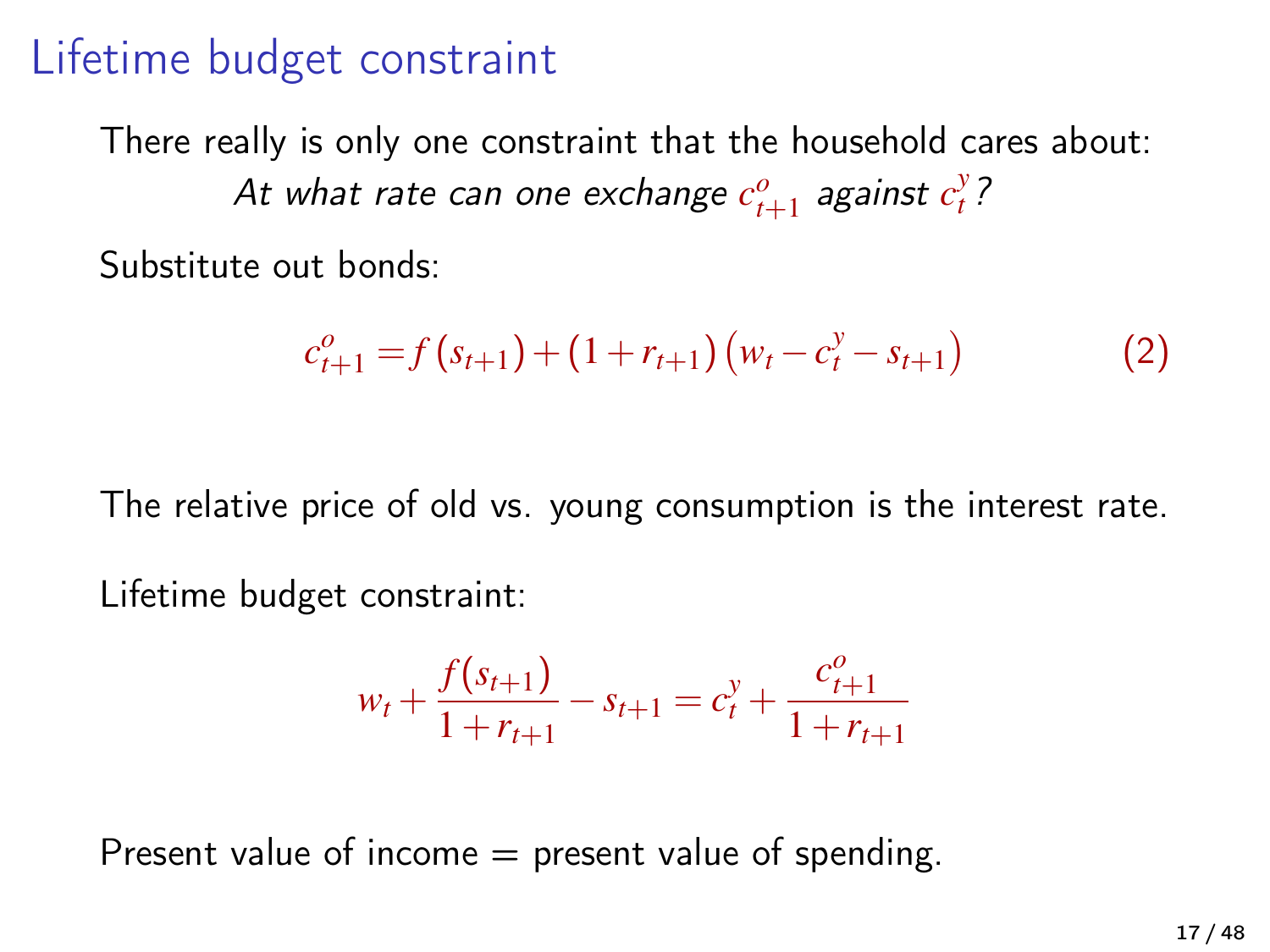#### Lagrangian

# $Γ = u(c<sub>t</sub><sup>y</sup>) + βu(c<sub>t+1</sub><sup>o</sup>)$  $+\lambda_t\{[w_t-c_t^y-s_{t+1}]-[c_{t+1}^o-f(s_{t+1})]/[1+r_{t+1}]\}$

FOCs:

$$
u'(c_t^y) = \lambda_t \n\beta u'(c_{t+1}^o) = \lambda_t/(1 + r_{t+1}) \n f'(s_{t+1}) = 1 + r_{t+1}
$$

In words...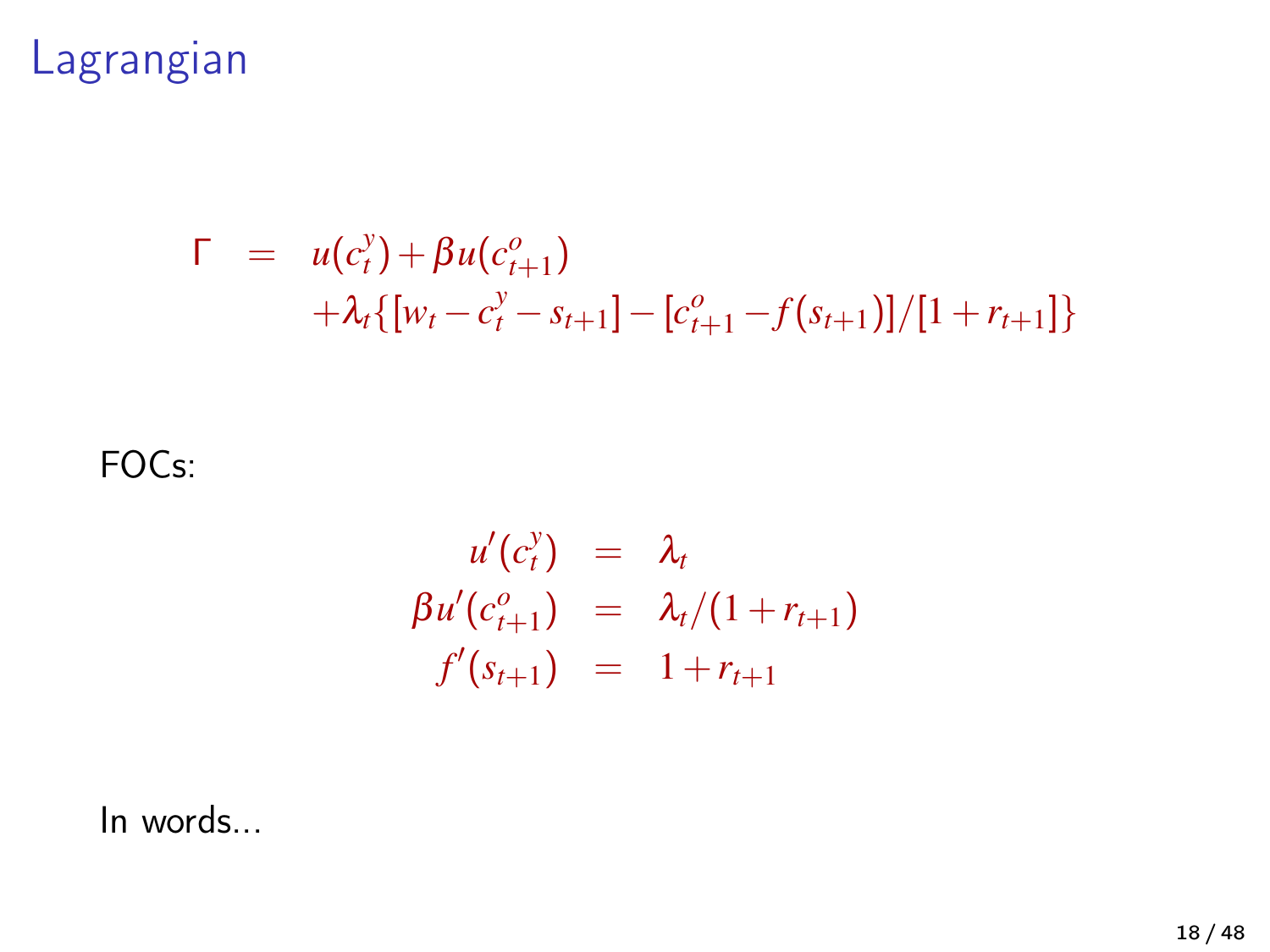#### Interpretation

What does this say in words:

$$
f'(s_{t+1}) = 1 + r_{t+1} \tag{3}
$$

General insight: the household does things in two steps

- 1. Maximize lifetime income.
- 2. Optimally distribute consumption over time.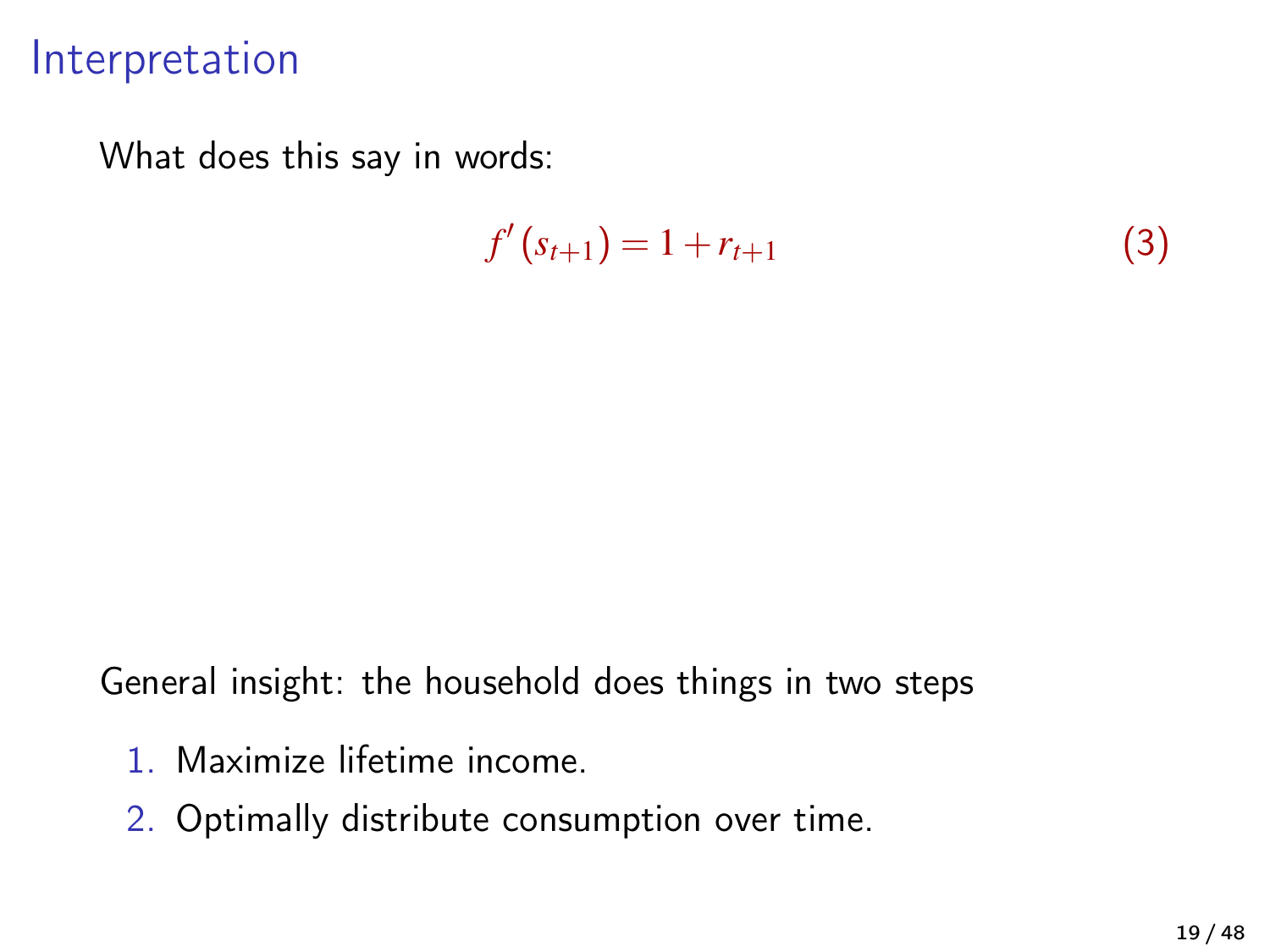#### Euler equation

$$
u'(c_t^y) = \beta(1 + r_{t+1})u'(c_{t+1}^o)
$$

#### Interpretation:

Give up 1 unit of consumption when young and buy a bond.

Marginal cost:  $u' (c_t^y)$ 

Marginal benefit:

 $(1+r_{t+1})$  units of consumption when old  $\mathsf{v}$ alued at  $\beta u'\left(c_{t+1}^{o}\right)$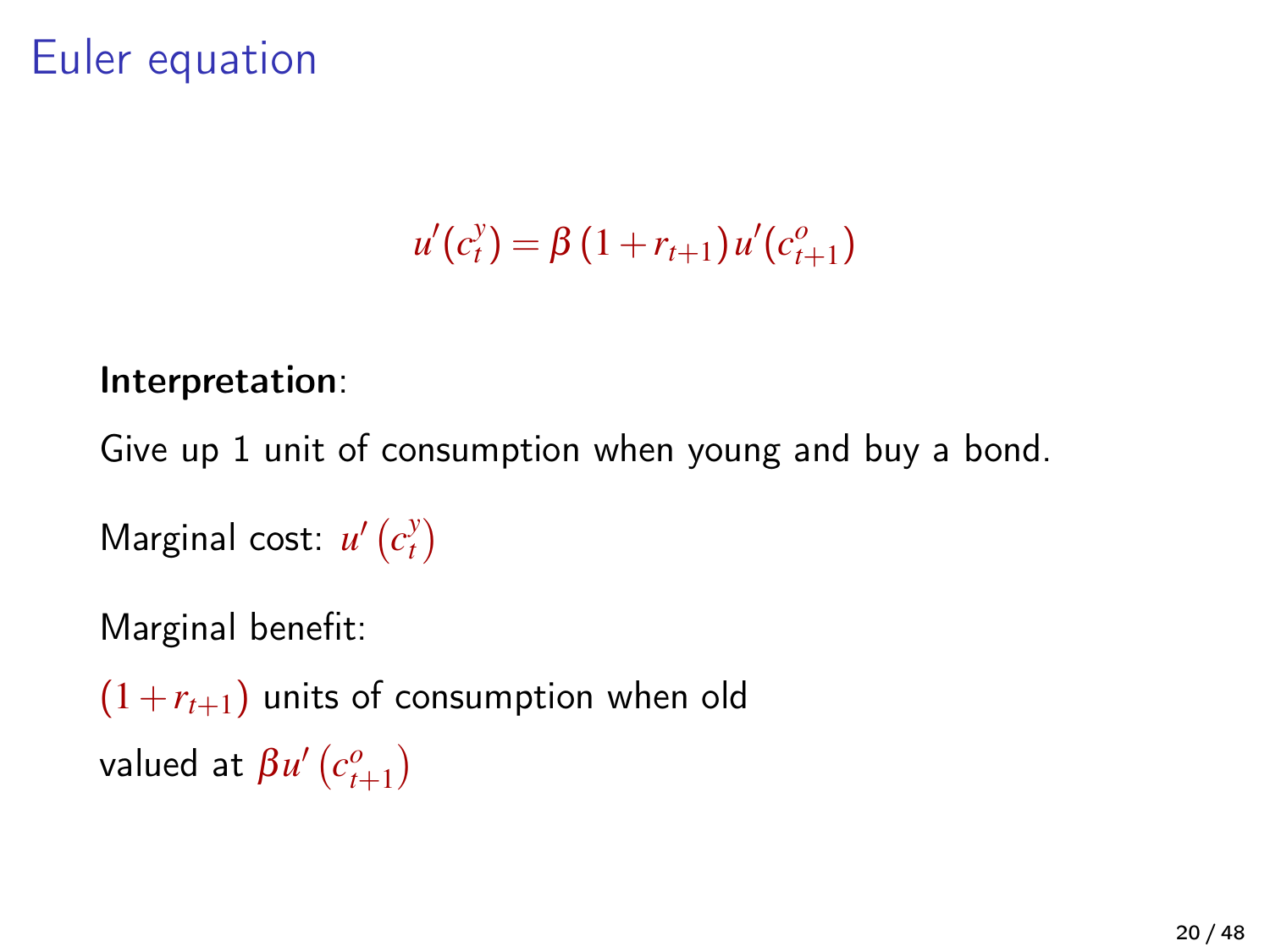The household decides sequentially:

- 1. Make choices to maximize lifetime income (here: choose *s* and *b*)
- 2. Use the Euler equation to decide how to allocate that income over time so that marginal utility is "equalized" across periods (adjusting for the incentives to postpone consumption to earn interest)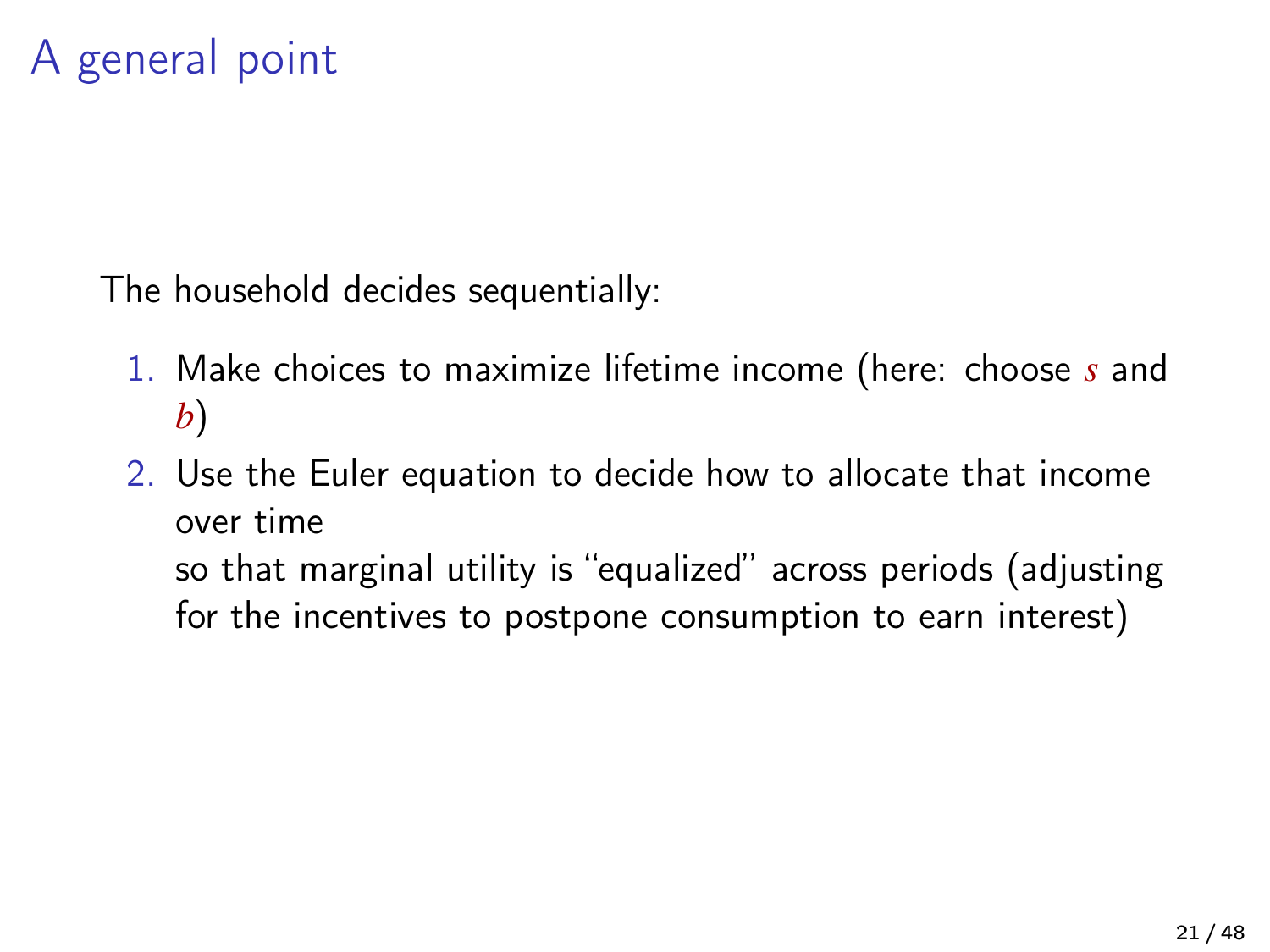#### Household Solution

A vector  $(c^y_t, c^o_{t+1}, s_{t+1}, b_{t+1})$  which satisfies

- $\triangleright$  2 FOCs (an EE and the foc for s)
- $\blacktriangleright$  2 budget constraints.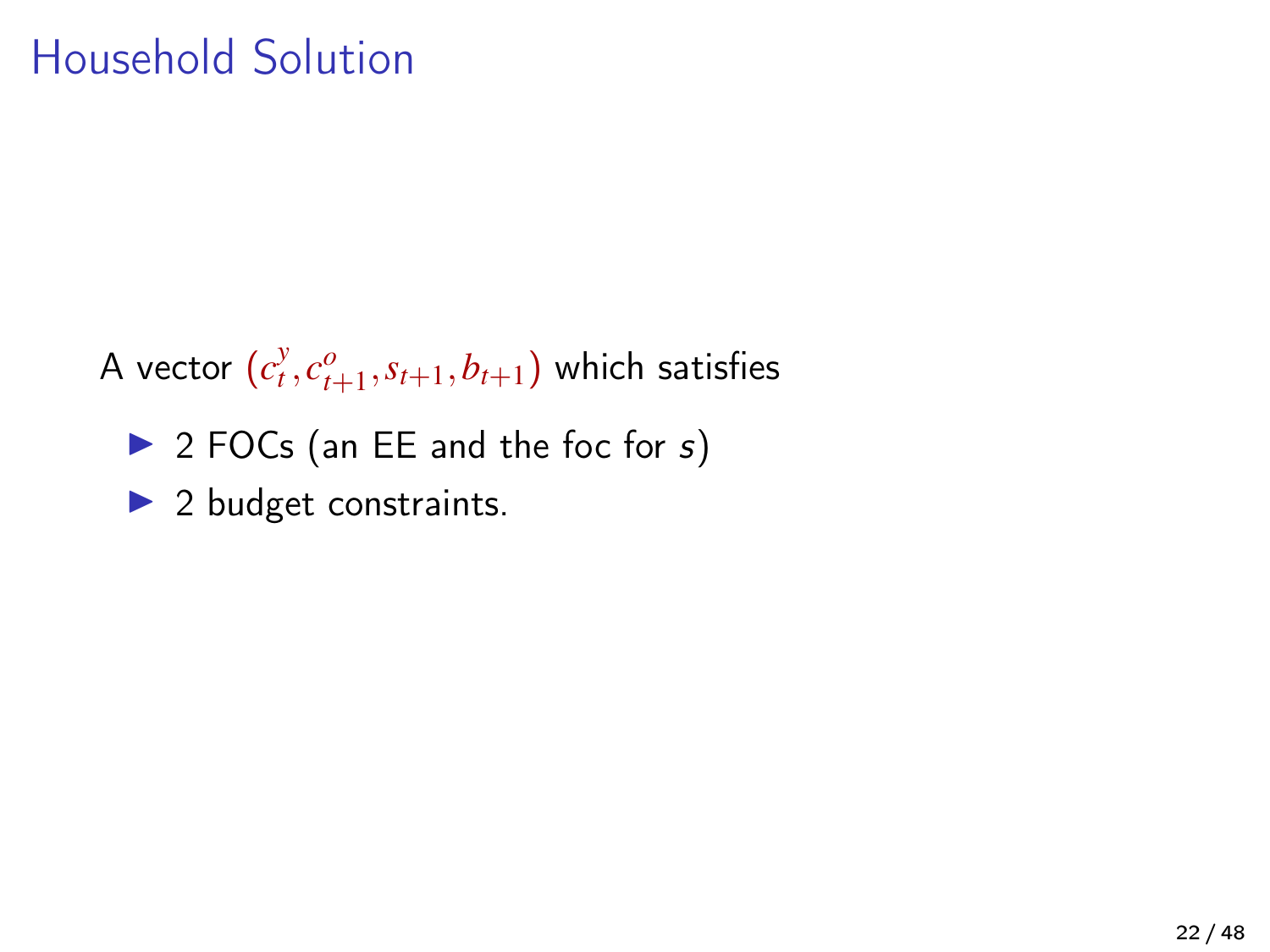# **Equilibrium**

A CE is an allocation and a price system that satisfy:

We are done with the definition of equilibrium. Next step: characterize equilibrium.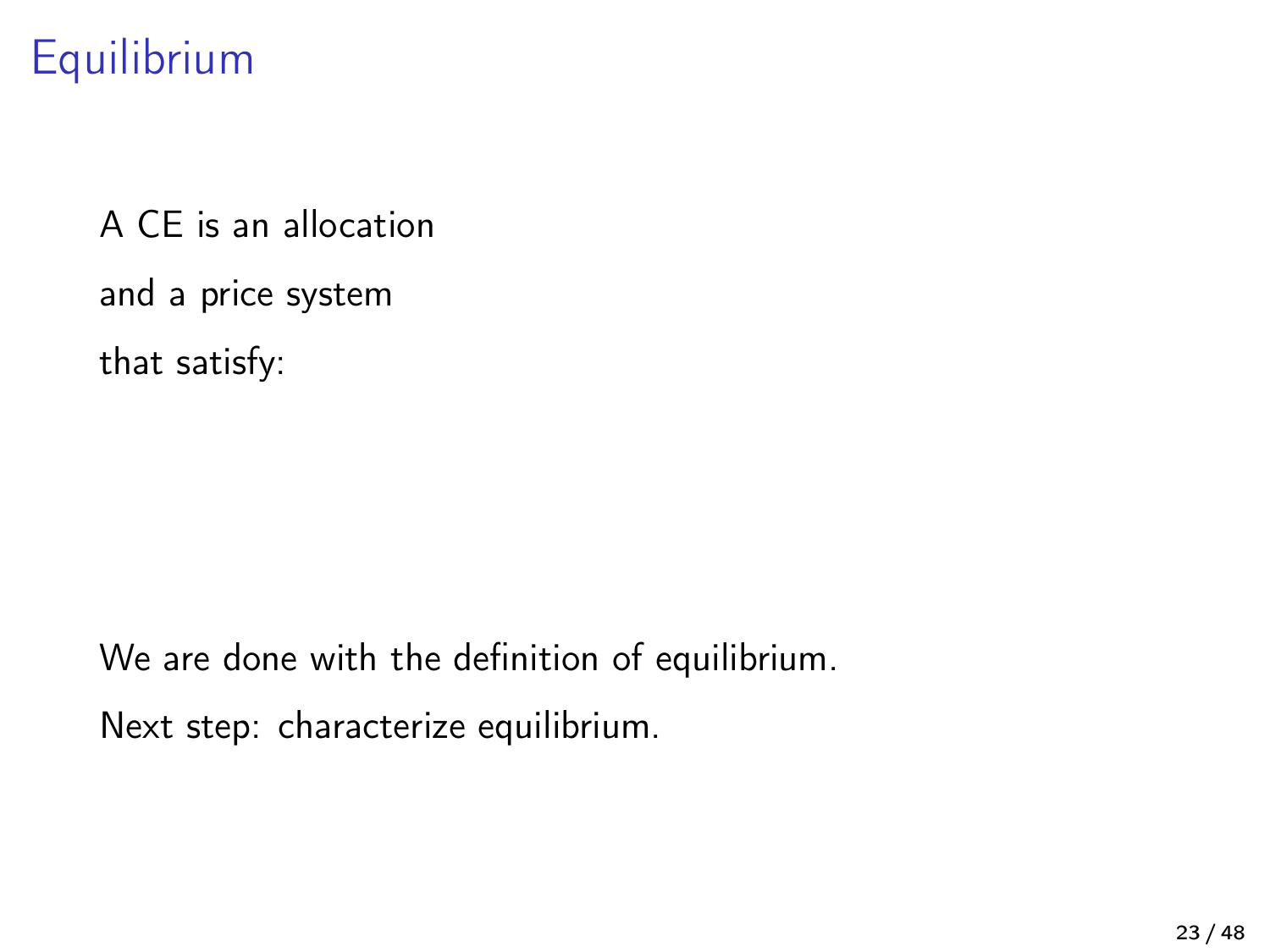#### Characterization

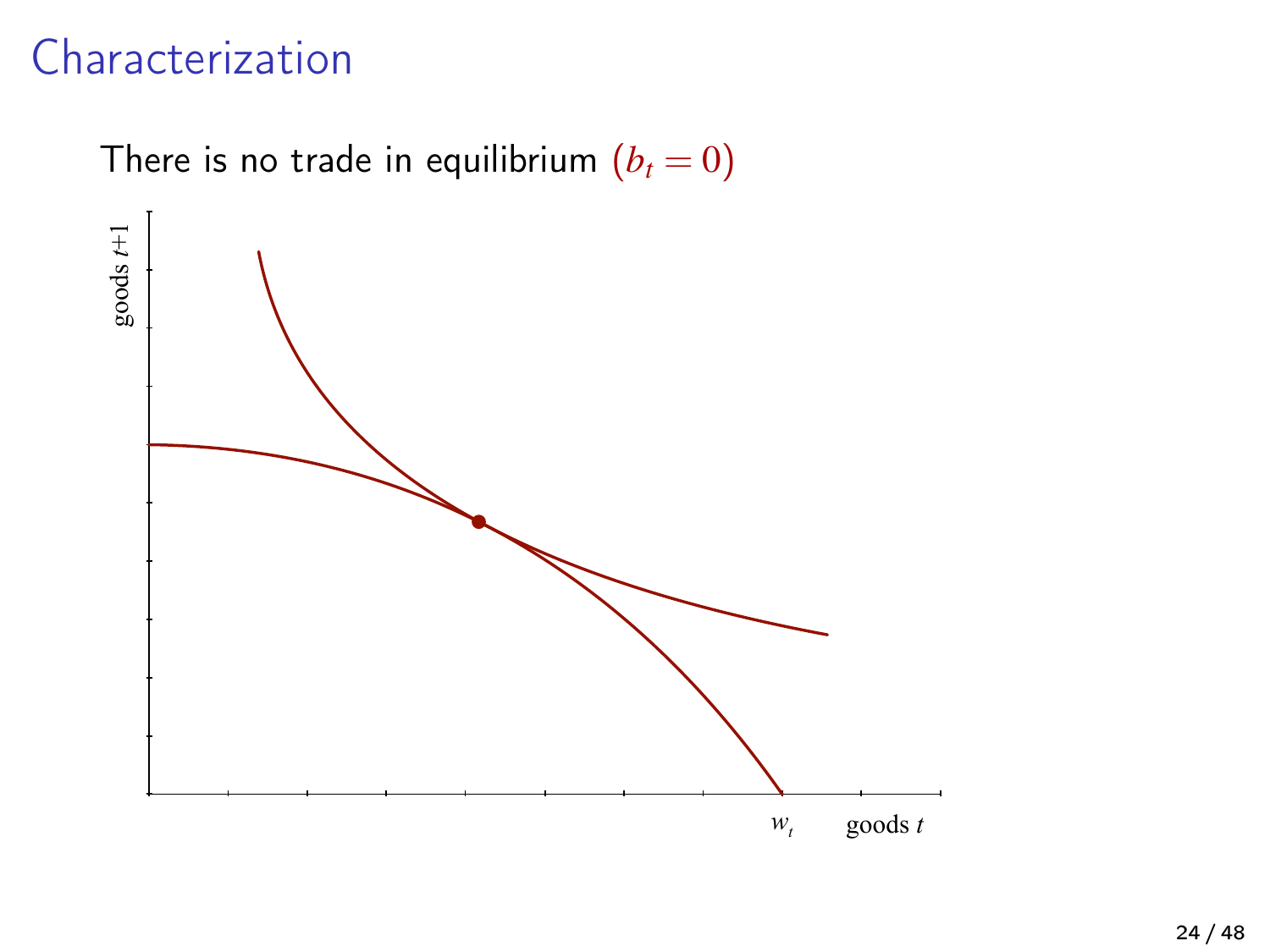# A Production Economy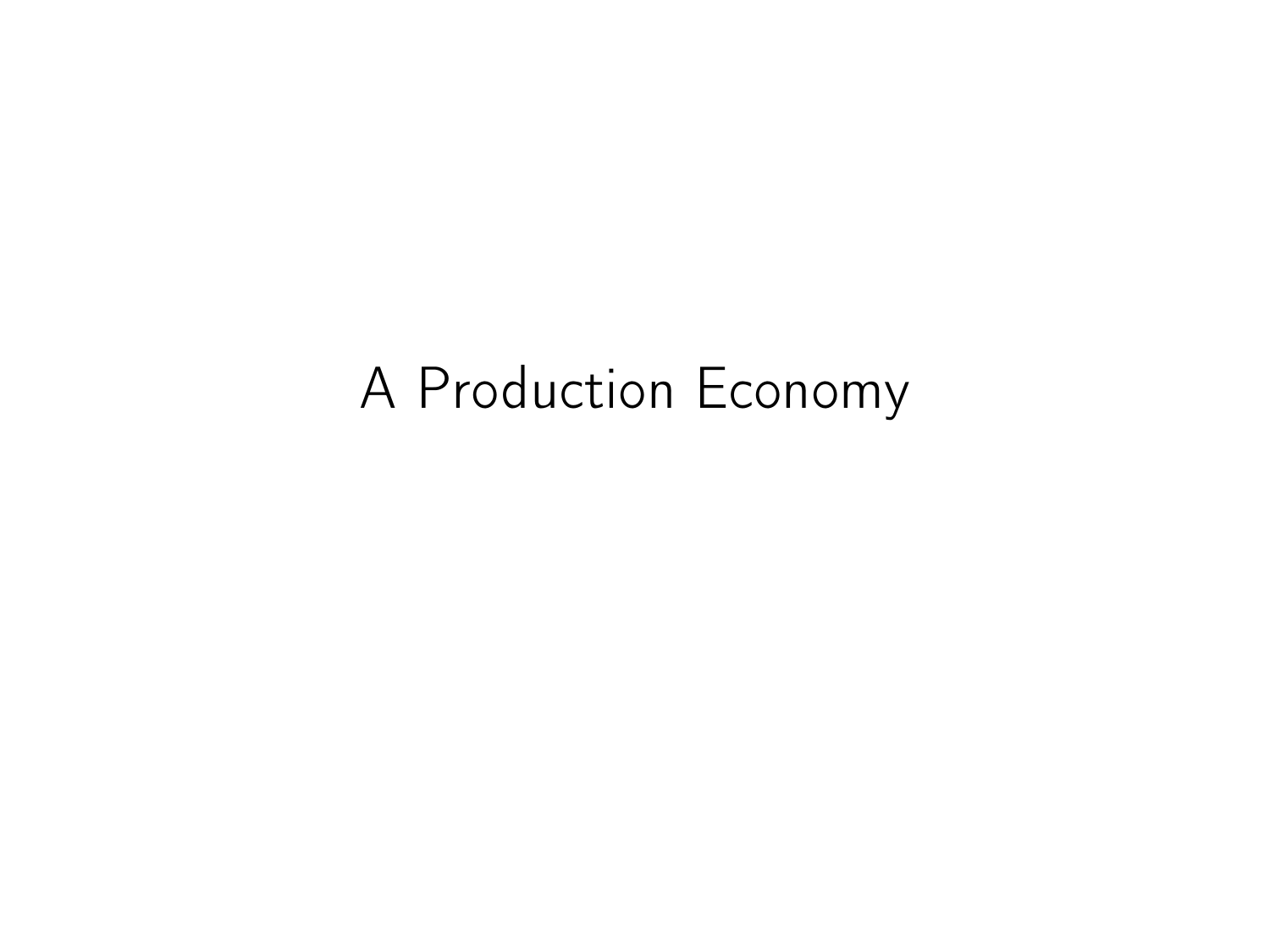# A Production Economy

The model is modified by adding firms who rent capital and labor from households.

The endowment  $w$  is now interpreted as labor earnings.

Households supply one unit of labor inelastically to firms when young.

Capital depreciates at rate  $\delta$ .

This is a standard setup in many macro models.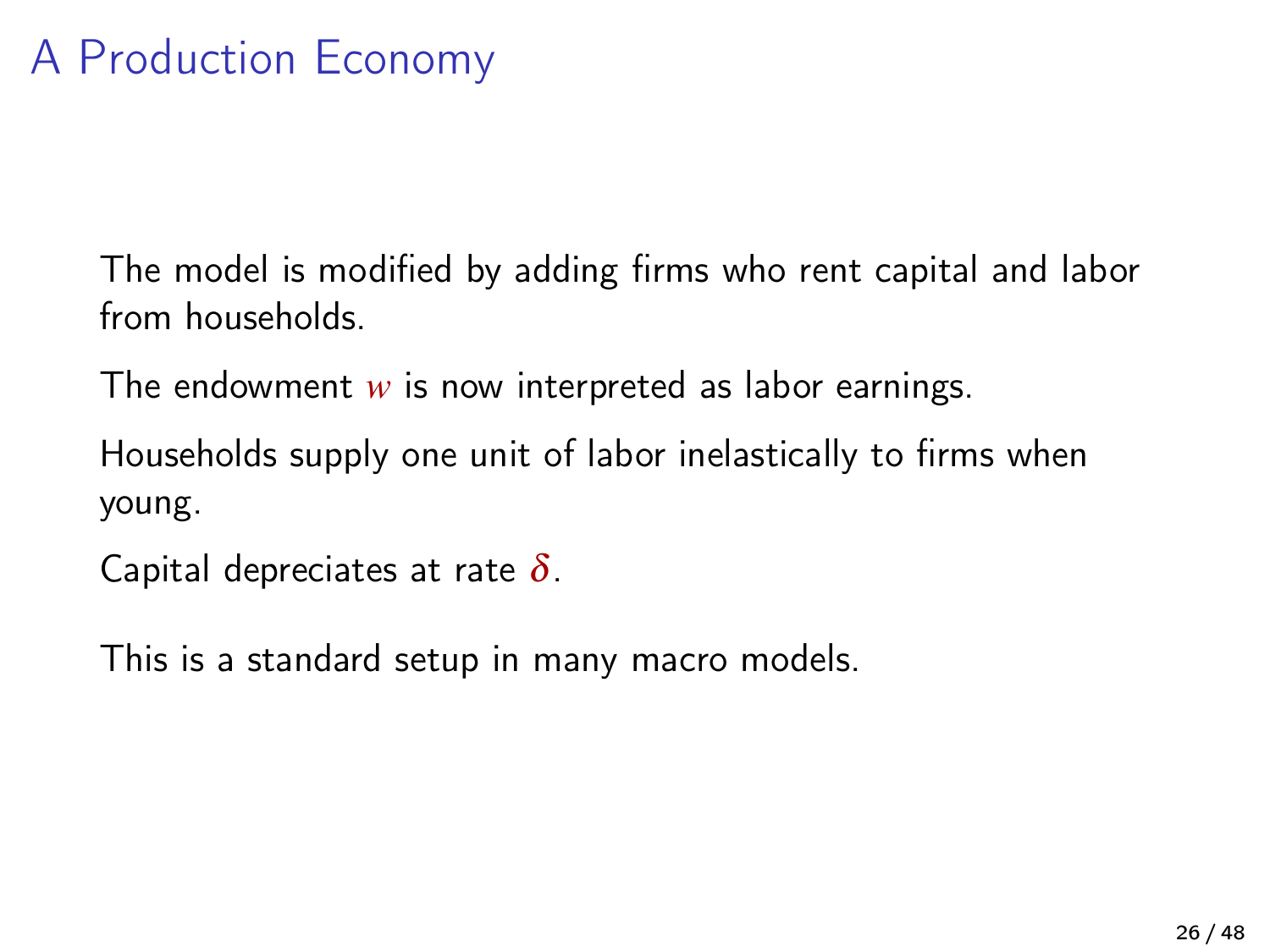# Model Elements

- $\blacktriangleright$  Unchanged: demographics, preferences
- **F**ndowments:
	- ightharpoontal at  $t = 0$  each old household owns  $k_0$  units of capital
	- $\blacktriangleright$  each young has 1 unit of work time
- $\blacktriangleright$  Technology

$$
\underbrace{F\left(K_{t},L_{t}\right)}_{Y_{t}}=C_{t}+\underbrace{K_{t+1}\left(1-\delta\right)K_{t}}_{I_{t}}
$$



 $\blacktriangleright$  Inada conditions

 $\blacktriangleright$  Markets:

 $\blacktriangleright$  goods (numeraire), capital rental  $(q)$ , labor rental  $(w)$ 

(4)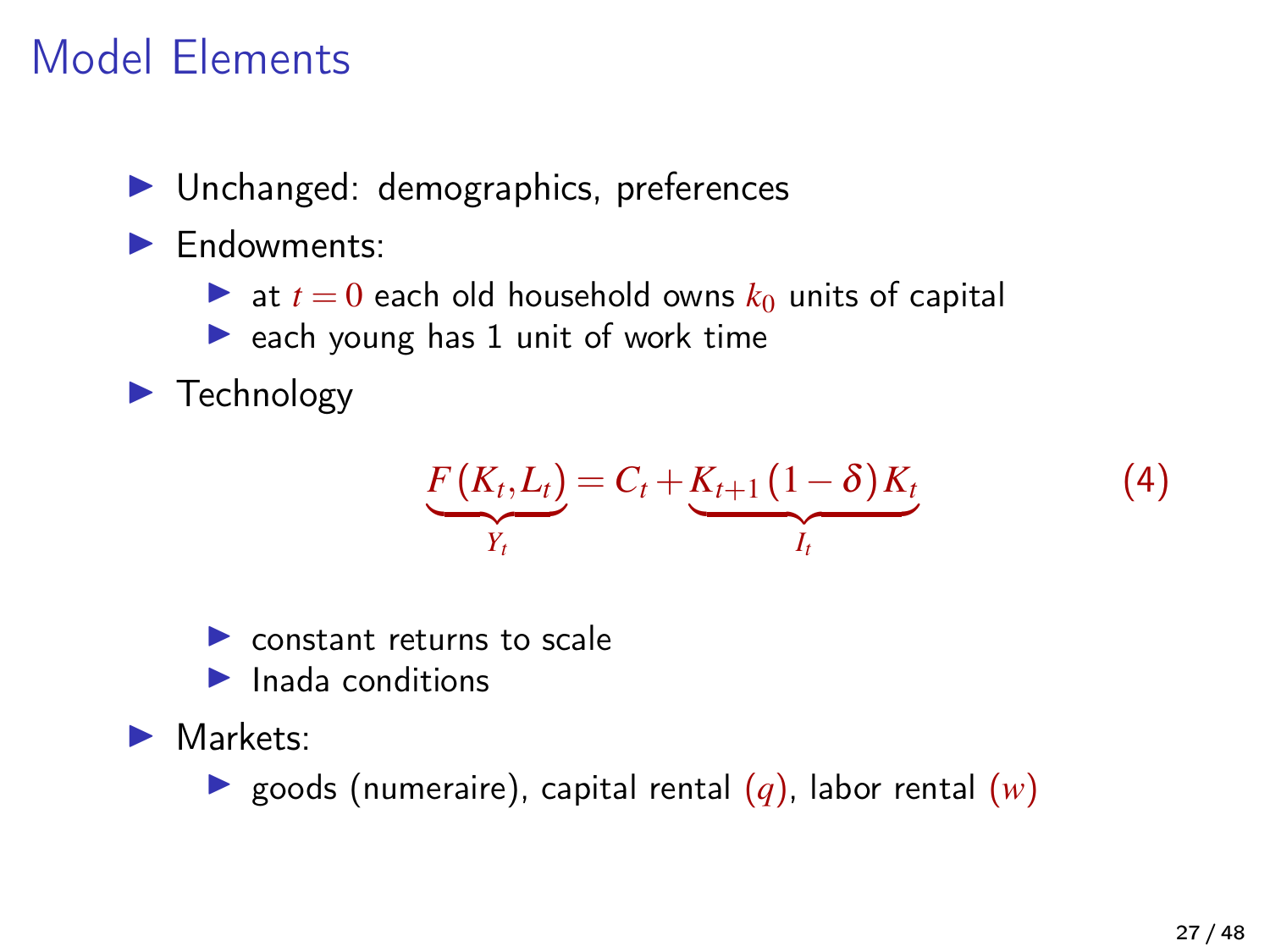# Capital and timing

At the start of period *t*:

 $\blacktriangleright$  the economy is endowed with the capital stock  $K_t$ 

During *t*:

- labor  $L_t$  and  $K_t$  are used to produce  $Y_t$
- $\triangleright$  households eat  $C_t$  and save  $S_t = Y_t C_t$
- **Figure 1** fraction  $\delta$  of the capital stock disappears

At the end of *t*:

$$
K_{t+1} = (1 - \delta)K_t + S_t
$$
 is taken into  $t+1$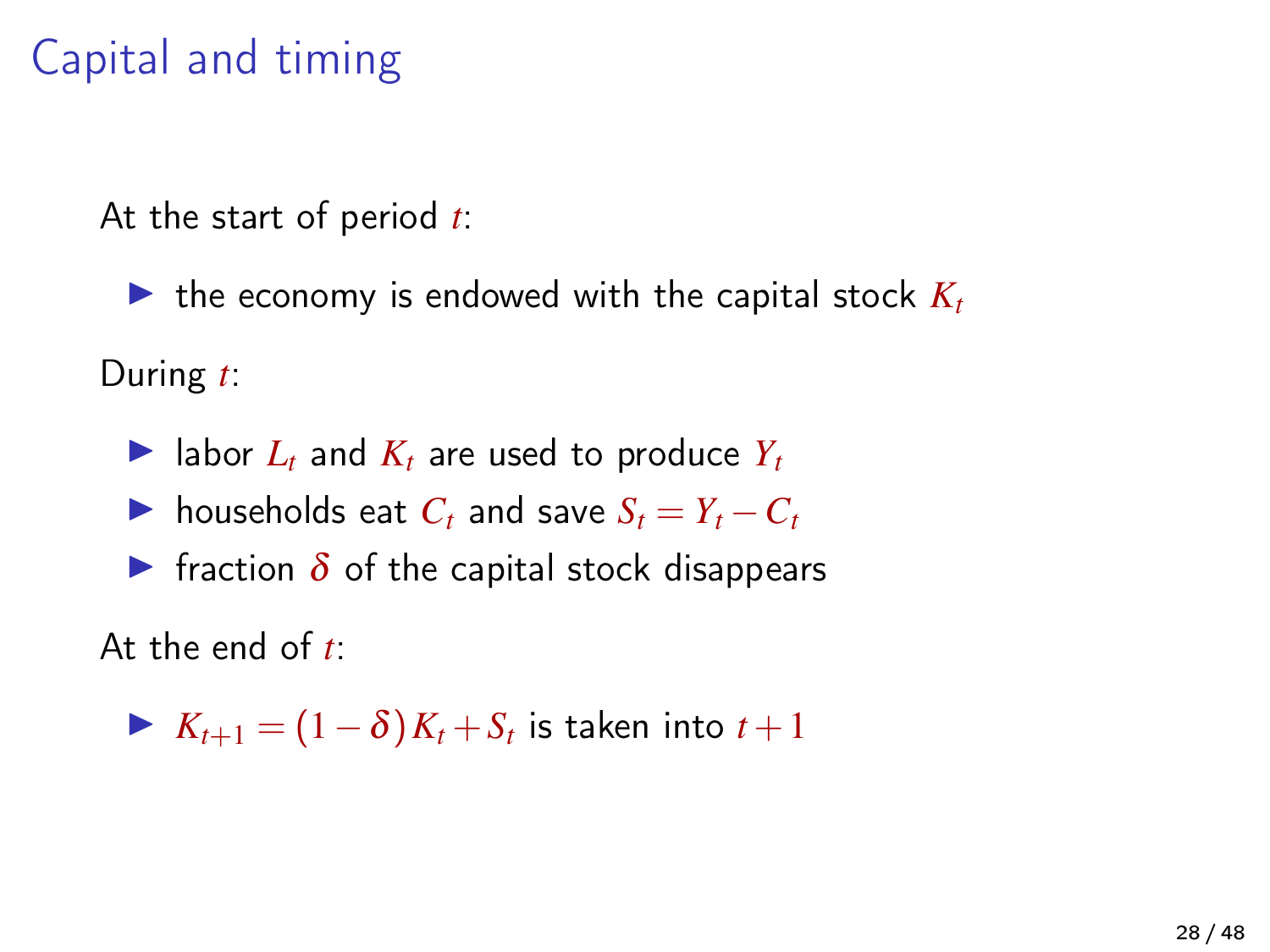#### Notes

Representative household

- $\blacktriangleright$  All households are the same.
- $\triangleright$  So we talk as if there were only 1 household, who behaves competitively.
- The household owns everything
	- $\blacktriangleright$  The firm rents capital from the household in each period
	- $\blacktriangleright$  That makes the firms' problem static (easy)
	- It is usually convenient to pack all dynamic decisions into  $1$ agent

In this model, who owns the capital makes no difference - why not?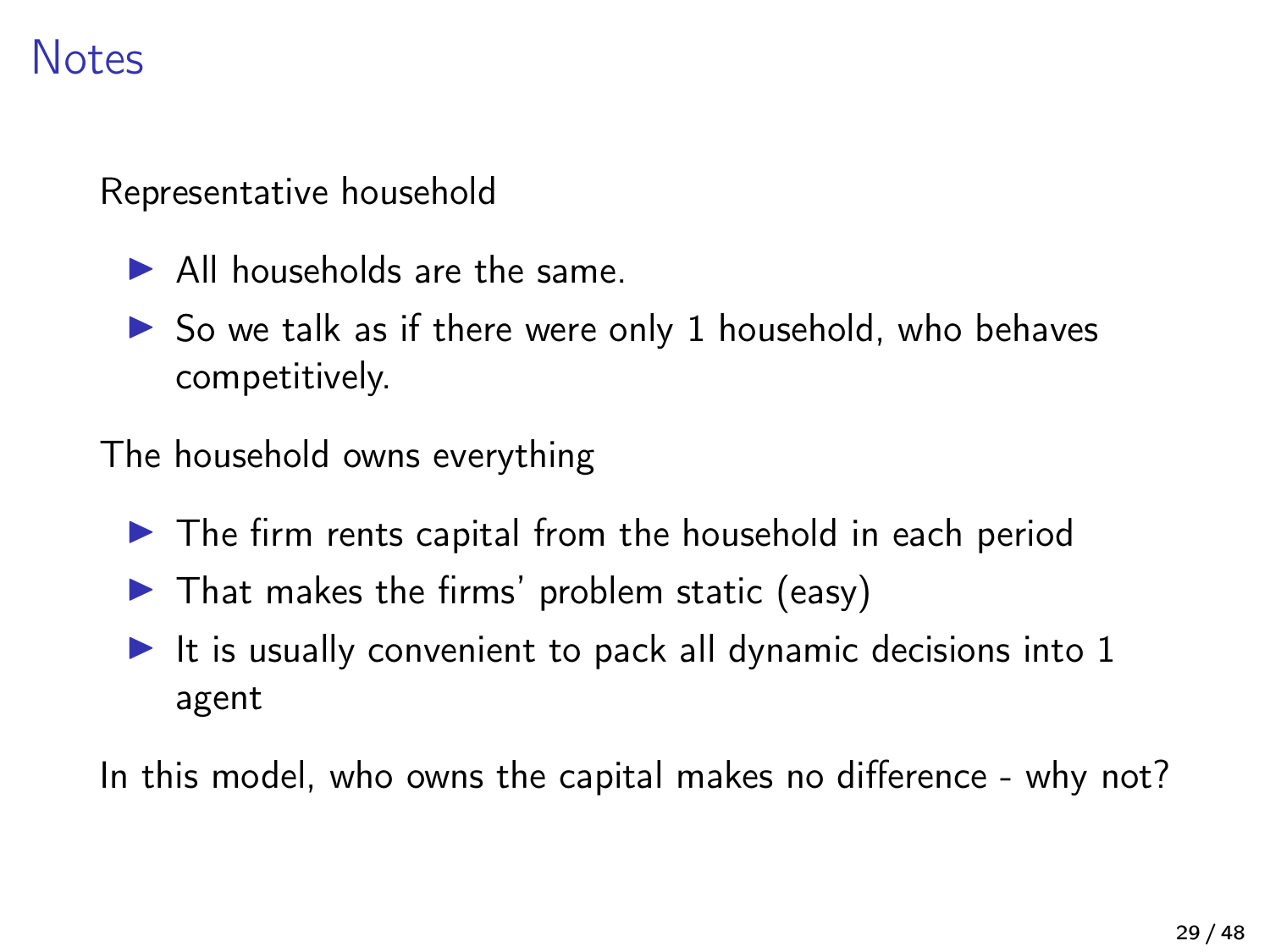Roughly speaking: If all markets are competitive and there are no externalities or distortionary taxes then Any competitive equilibrium is Pareto optimal. Though there is a technical wrinkle that derails efficiency in this model...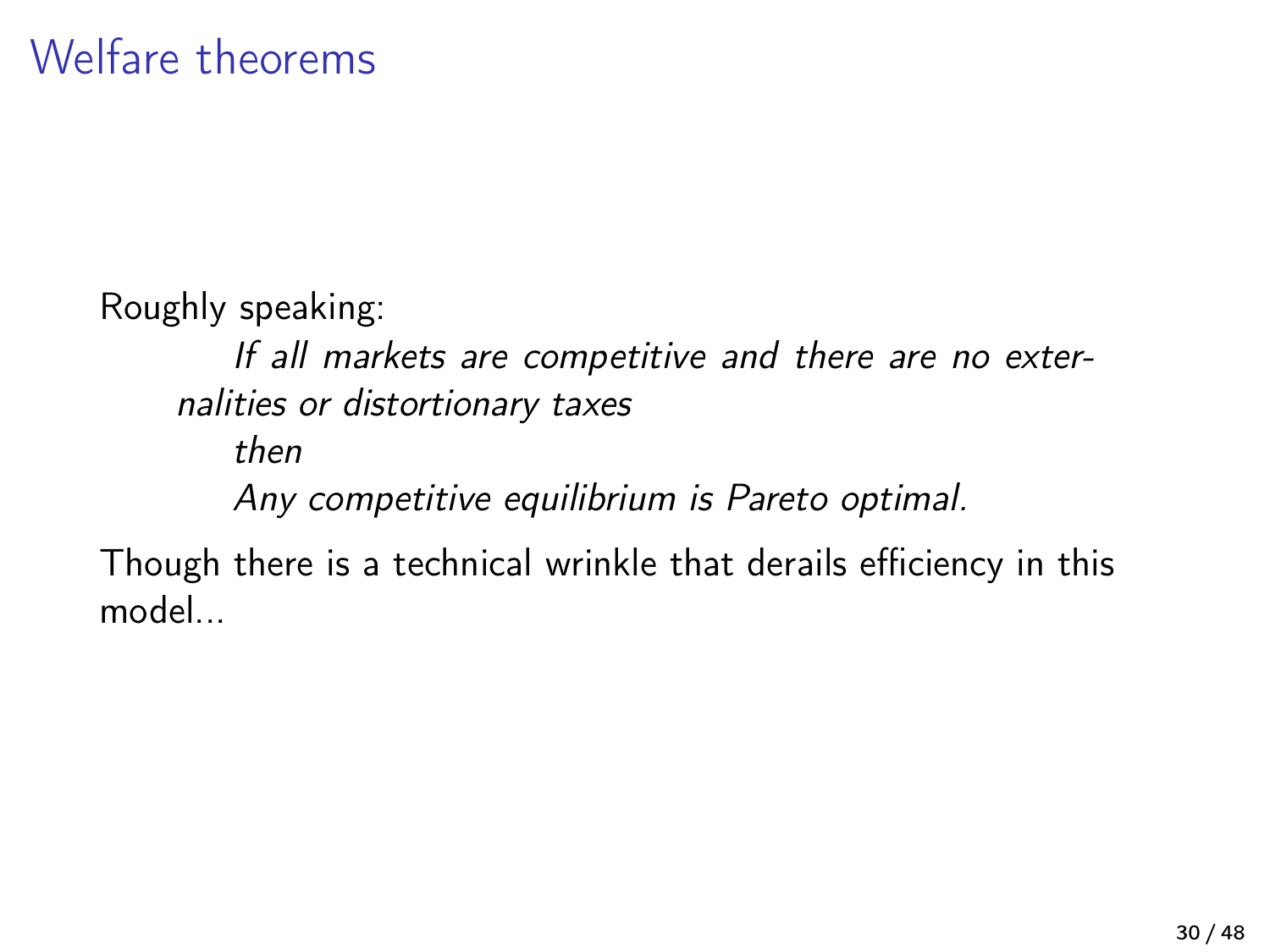#### Households

Budget constraints:

$$
w_t = c_t^y + s_{t+1} + b_{t+1}
$$
  
\n
$$
c_{t+1}^o = e^o + (s_{t+1} + b_{t+1})(1 + r_{t+1})
$$

 $e^o$ : any other income received when old (currently 0) There are no profits b/c the technology has constant returns to scale.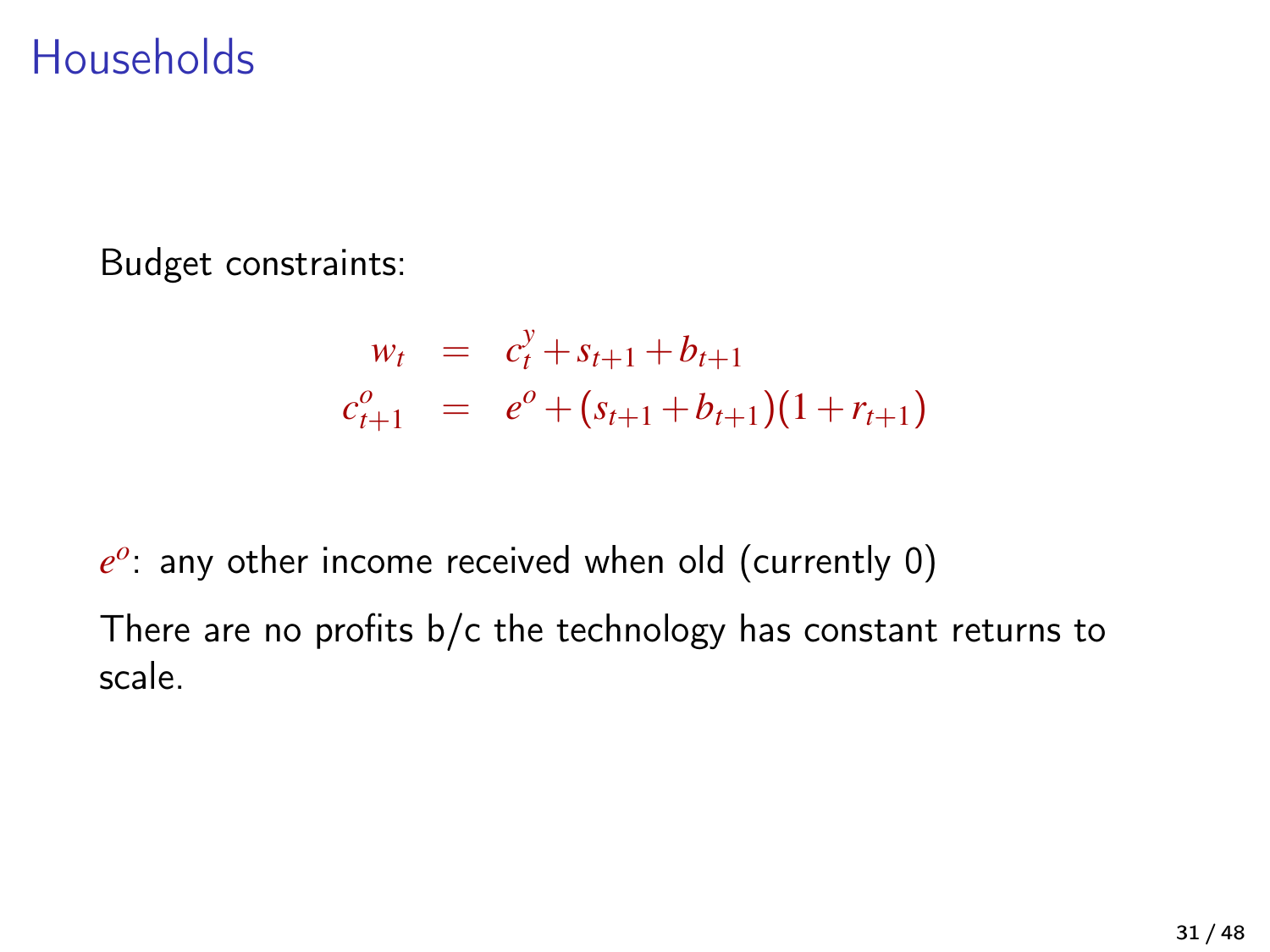# Lifetime budget constraint

Combine the 2 budget constraints:

$$
w_t - c_t^y = \left(c_{t+1}^o - e^o\right) / [1 + r_{t+1}]
$$

or



*Wt* : present value of lifetime earnings

(5)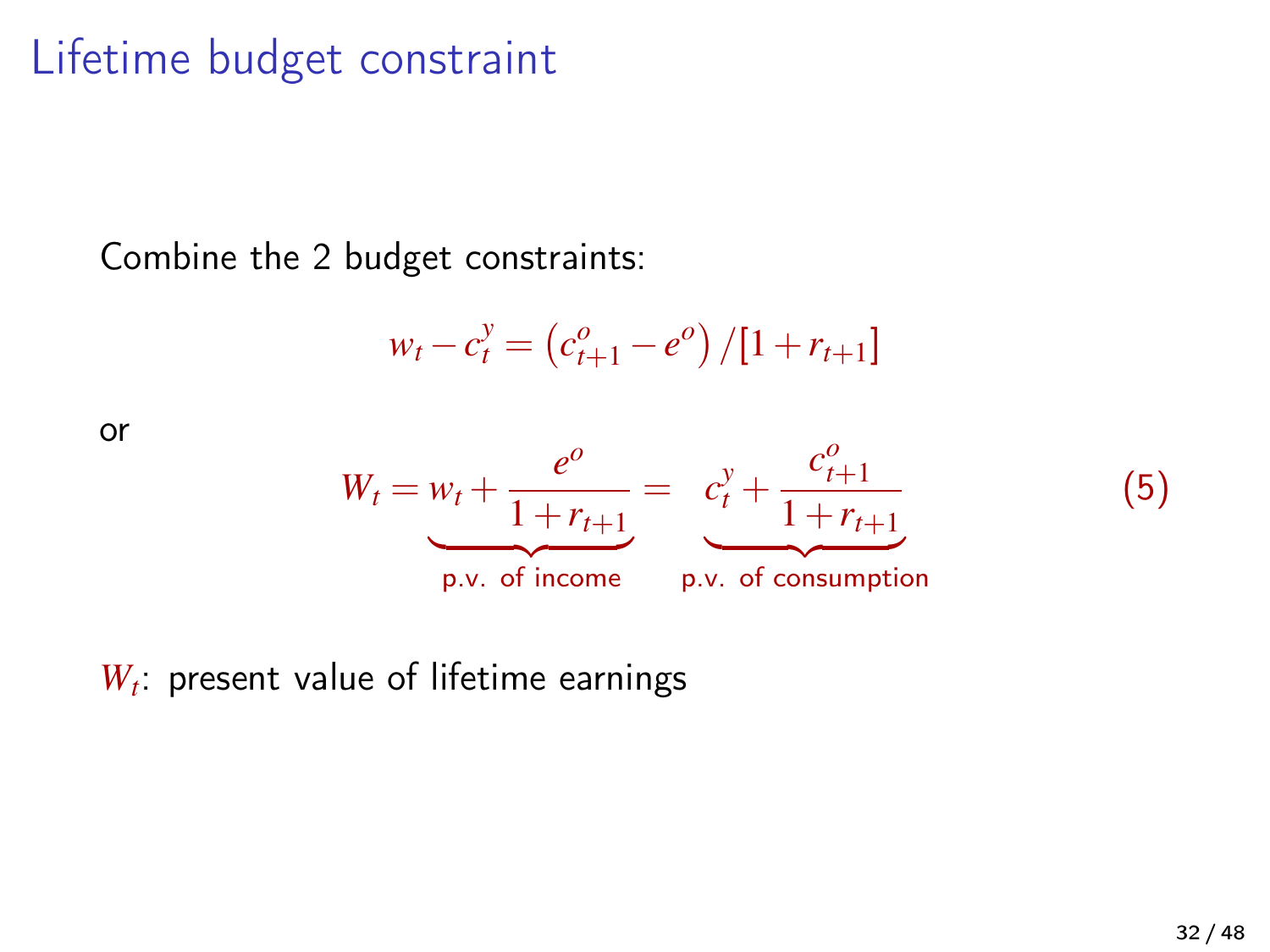#### Permanent Income Hypothesis

The lifetime budget constraint only depends on  $W_t$ , not on timing of income over life.

$$
c_{t+1}^{o} = (1 + r_{t+1}) (W_t - c_t^{v})
$$
 (6)

Therefore, the optimal consumption path only depends on *W<sup>t</sup>* .

This is a somewhat general implication that has been tested many times. example:

 $\triangleright$  One example: [Hsieh \(2003\)](#page-47-3) [Nice example of using a natural experiment to test a theory.]

Overall, the evidence seems favorable.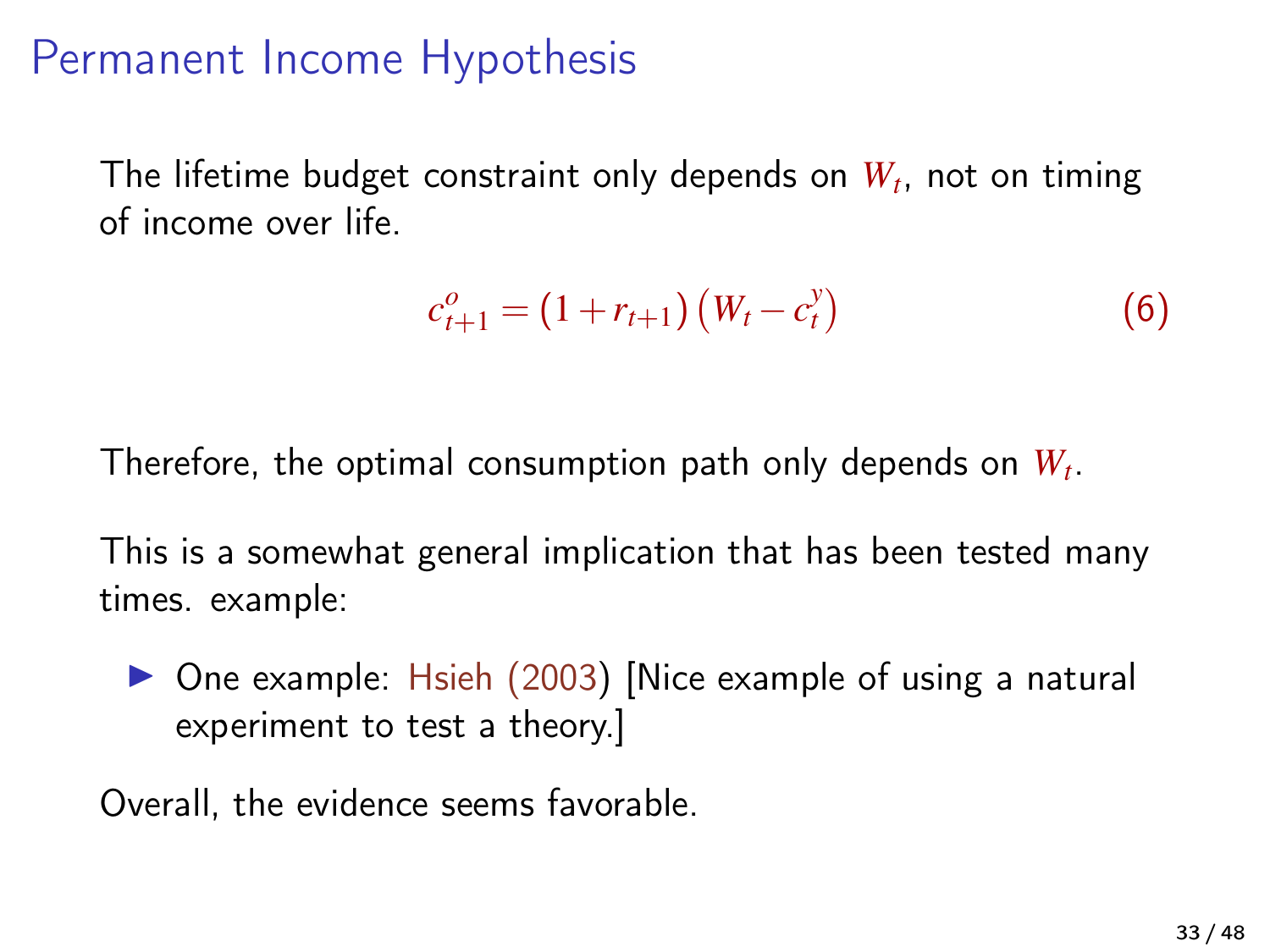# Lagrangian

$$
\Gamma = u(c_t^y) + \beta u(c_{t+1}^o) + \lambda \{W_t - c_t^y - c_{t+1}^o/[1 + r_{t+1}]\}
$$

FOCs:

$$
u'(c_t^y) = \lambda
$$
  
\n
$$
\beta u'(c_{t+1}^o) = \lambda/(1+r_{t+1})
$$

In words...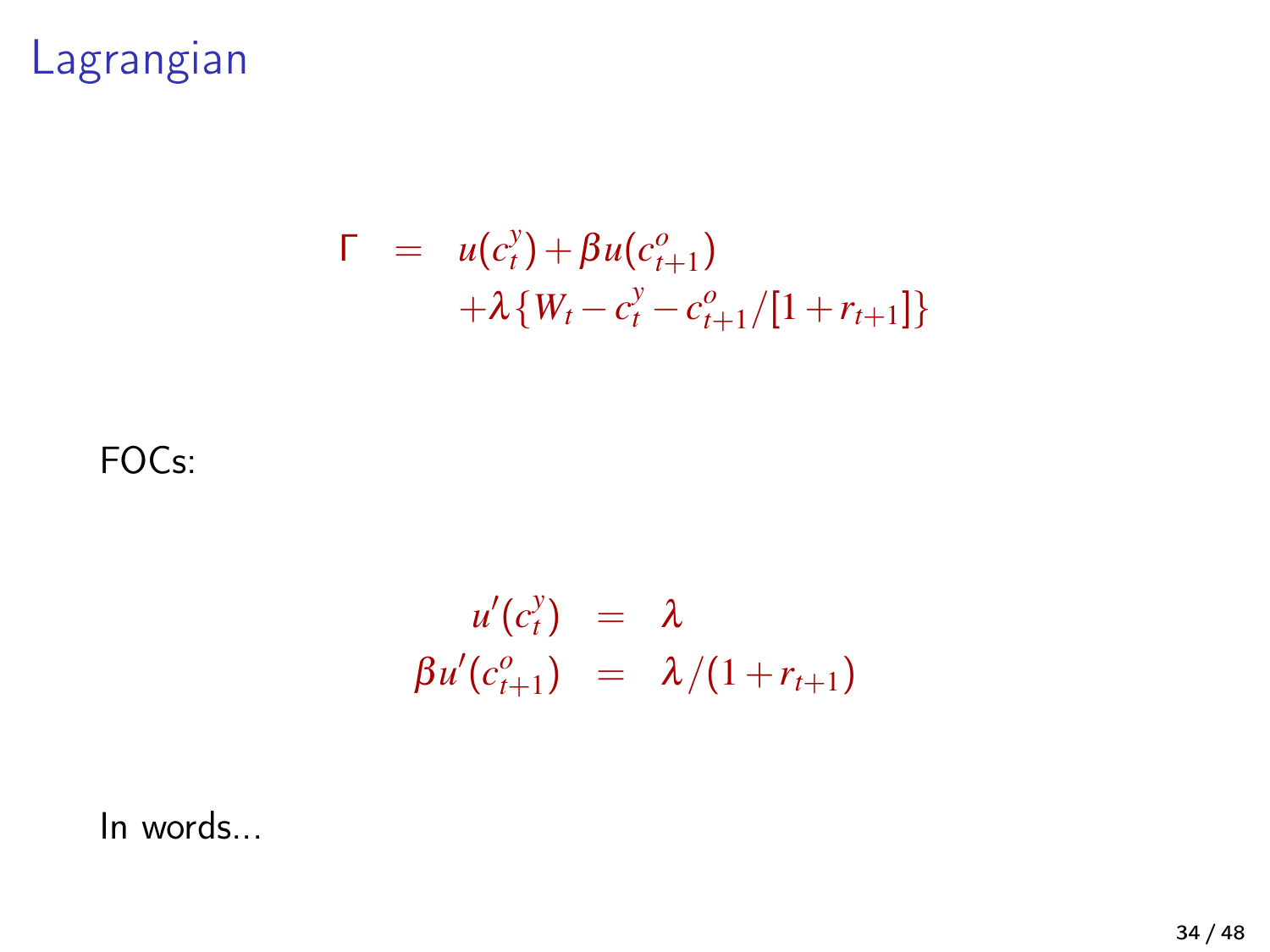#### **Households**

Euler:

$$
u'(c_t^y) = \beta(1 + r_{t+1})u'(c_{t+1}^o)
$$

Solution: A vector  $(c^y_t, c^o_{t+1}, s_{t+1}, b_{t+1})$  that satisfies 2 budget constraints and 1 EE.

We lack one equation! Why?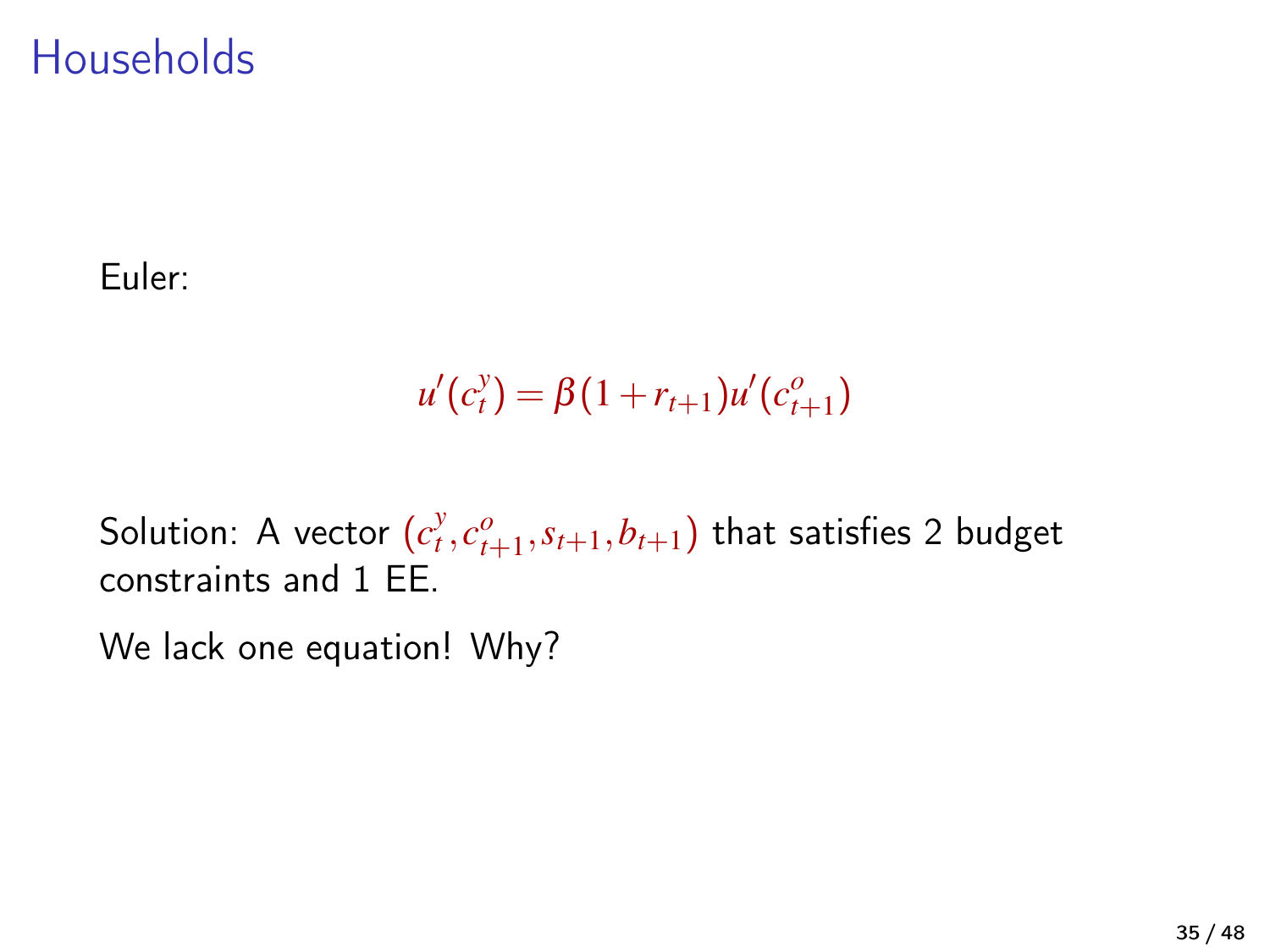## Consumption theory basics

The Euler equation  $+$  present value budget constraint are the essence of the theory of consumption.

- $\blacktriangleright$  The Euler equation gives the "slope" of the age-consumption profile.
- $\blacktriangleright$  The budget constraint gives the level.
- E.g., log utility:
	- $\blacksquare$  *u'*(*c*) = 1/*c*
	- $\triangleright$   $c_{t+1}/c_t = \beta(1+r_{t+1})$

Intuition: the effect of shocks... (graph)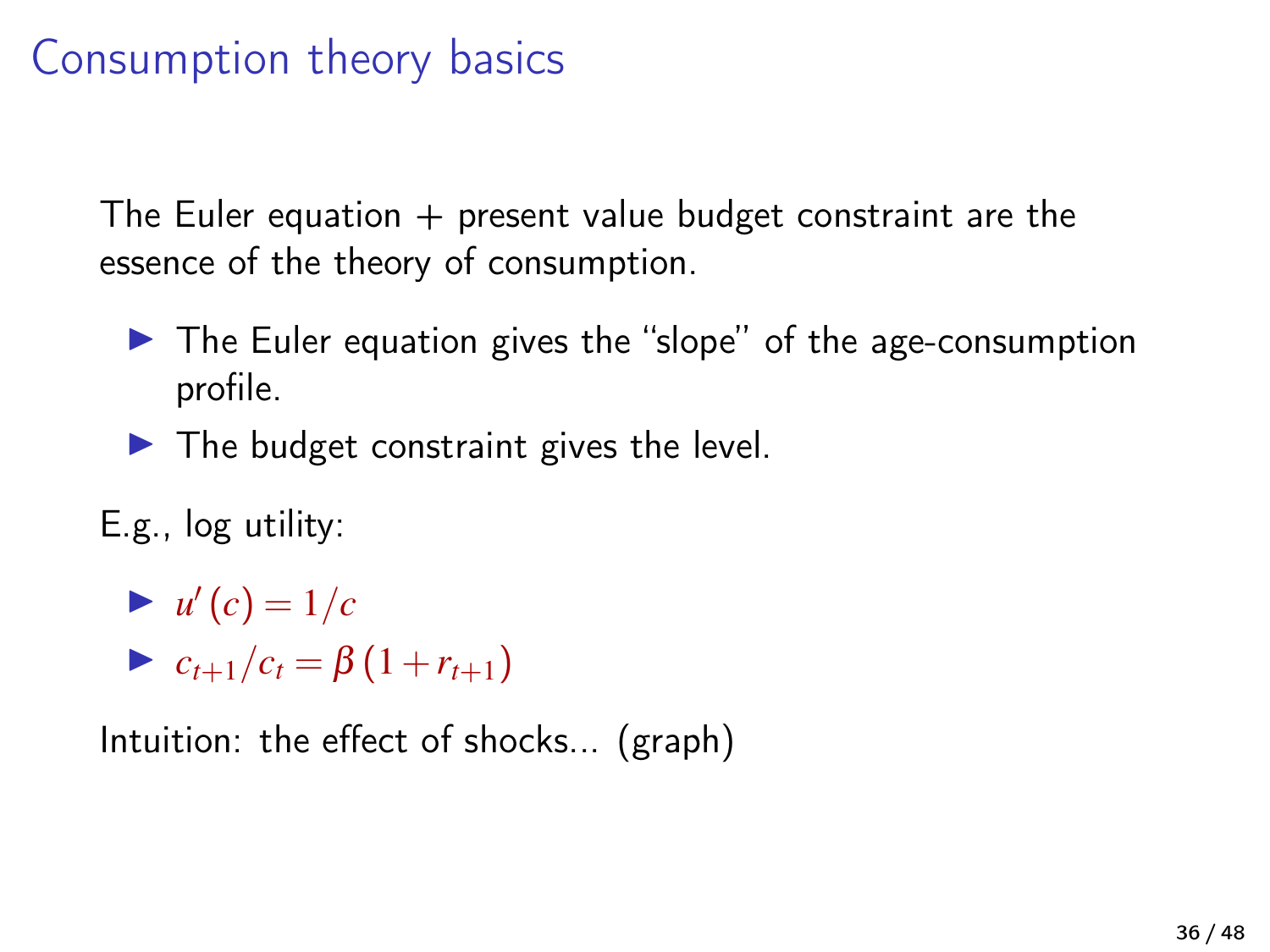# Consumption and shocks

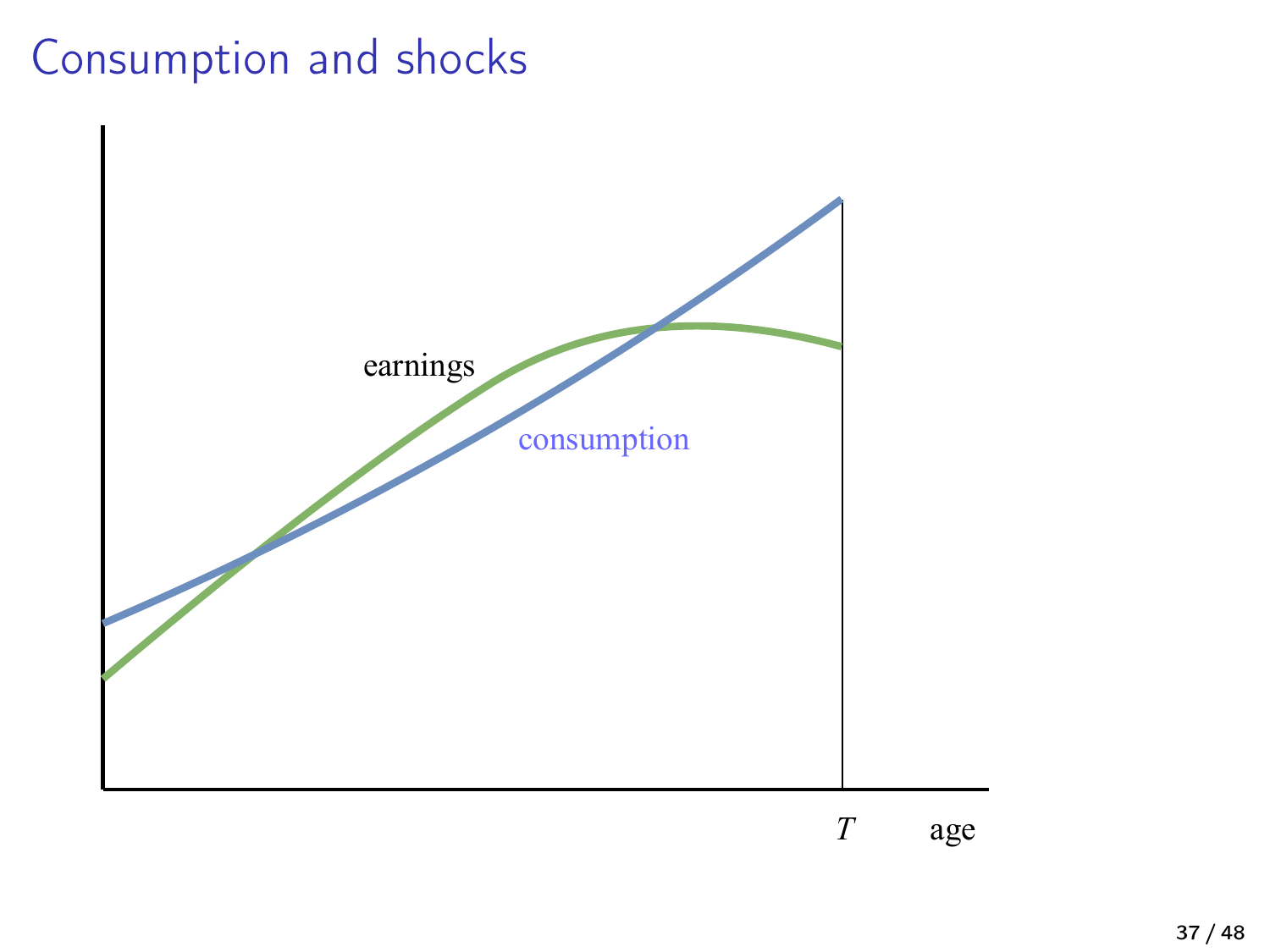Strong, testable implications

- $\blacktriangleright$  all households have the same consumption growth rate
- $\triangleright$  when income is received over the life-cycle does not matter

The theory seems hopelessly simplistic.

But it gets better when income is stochastic (we study such models later).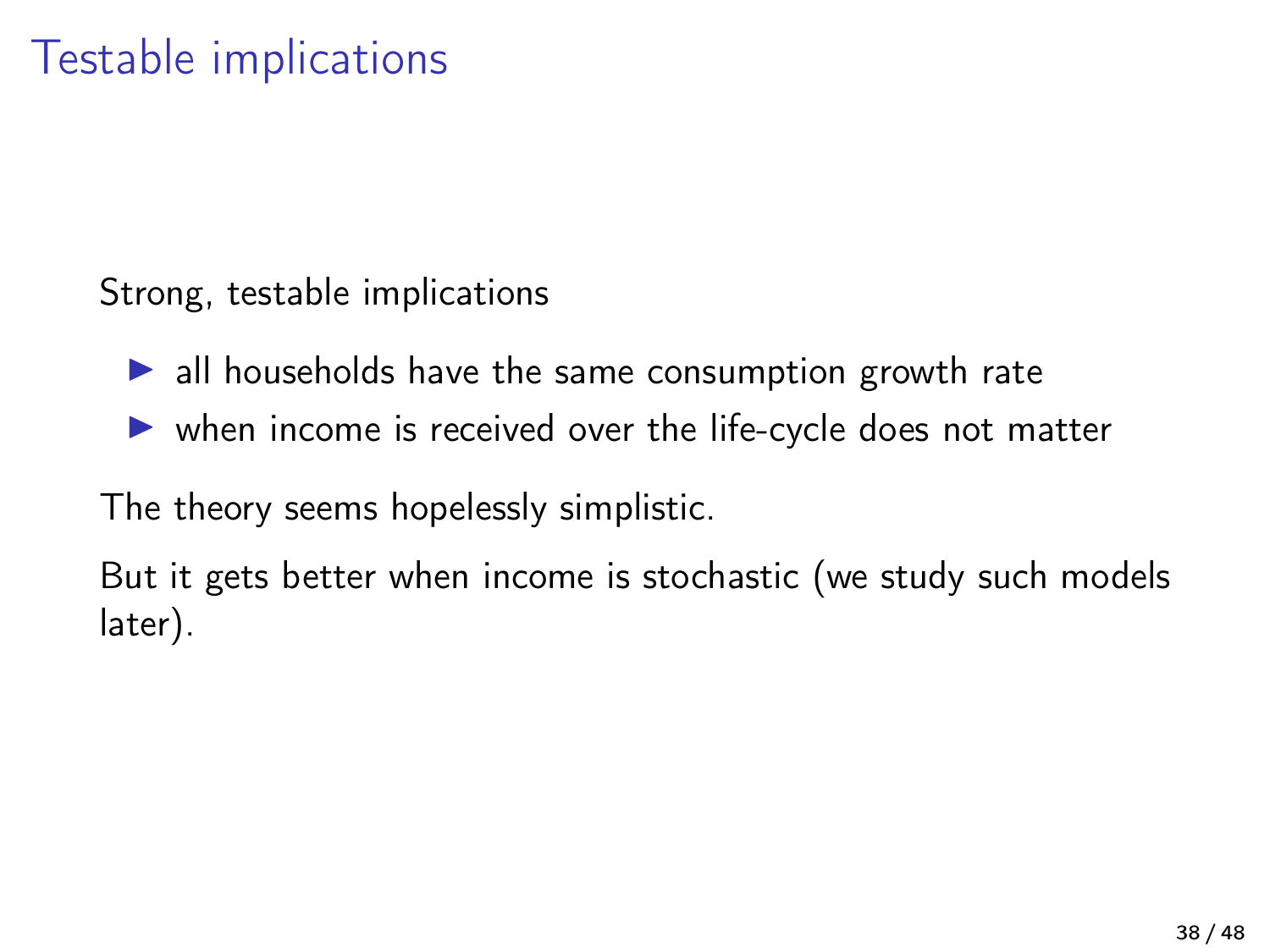#### Firms

Firms maximize current period profits taking factor prices (*q*,*w*) as given.

 $max F(K,L) - wL - qK$ 

Note: When firms own something (e.g., capital), they solve an intertemporal problem.

FOCs:

$$
q = F_K(K,L)
$$
  

$$
w = F_L(K,L)
$$

The solution to the firm's problem is a pair  $(K, L)$  so that the 2 FOCs hold.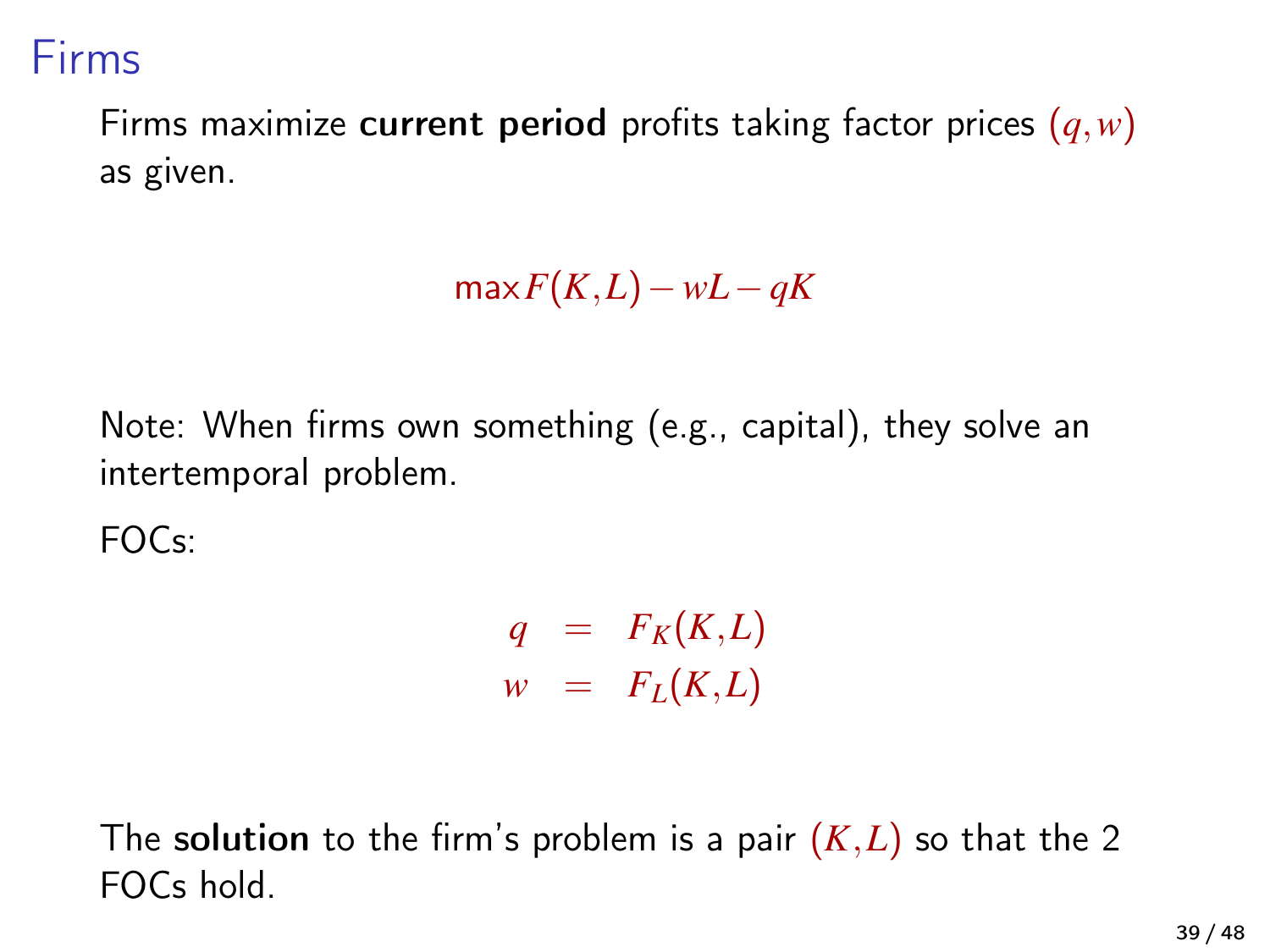A wrinkle: We assume constant returns to scale. The size of the firm is indeterminate (why?) The FOCs only determine *K*/*L* (not *K* and *L* separately).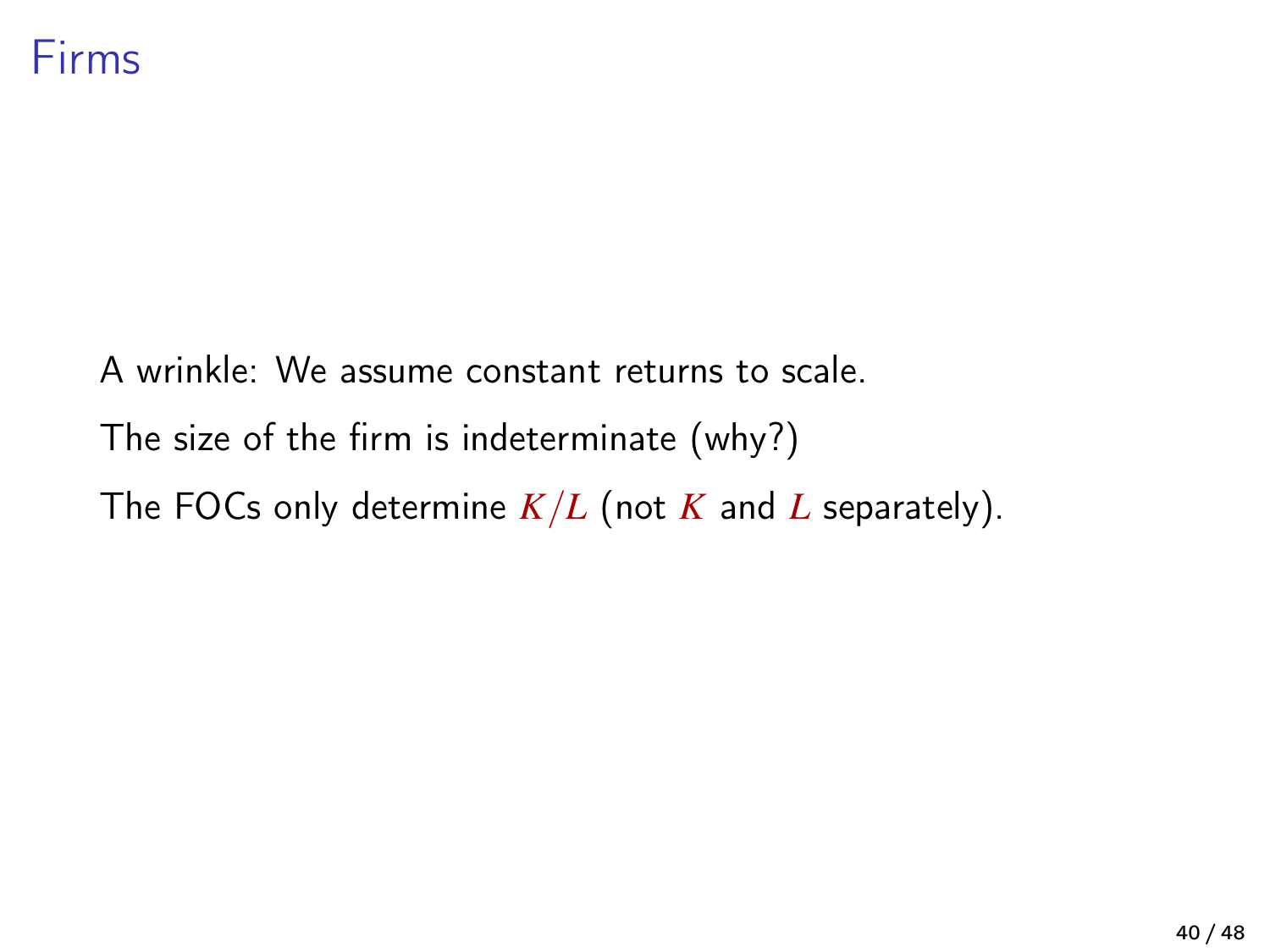#### Firms: Intensive form

#### It is convenient to write the production function in intensive form:

$$
F(K,L) = LF(K/L,1)
$$
  
=  $Lf(k^F)$ 

 $\kappa^F = K/L$  and

 $f(k^{F}) = F(k^{F}, 1)$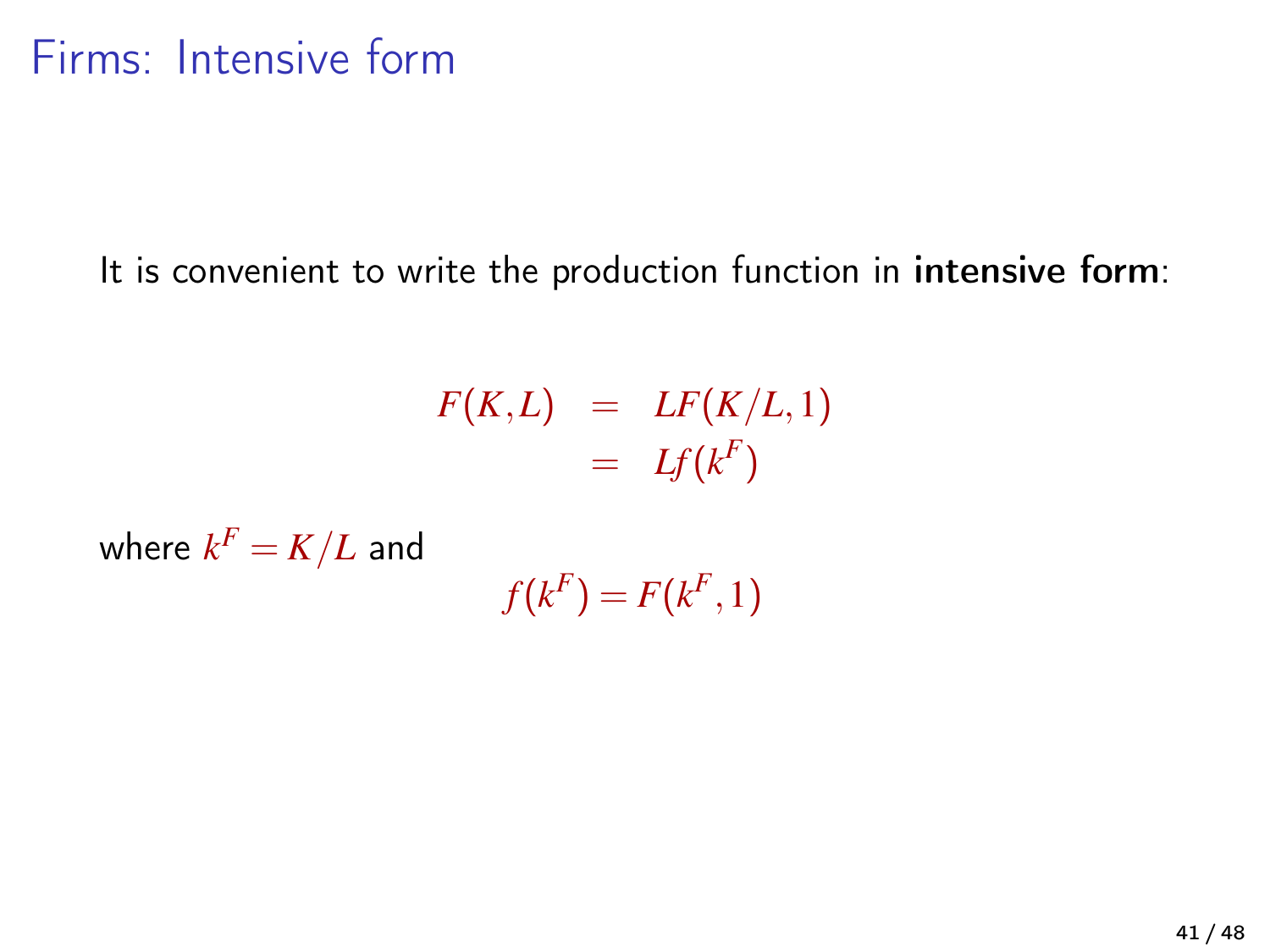#### Firms: Intensive form

Now the factor prices are

$$
F_K = \frac{\partial Lf(K/L)}{\partial K} = Lf'(k^F)(1/L)
$$

and

$$
F_L = \frac{\partial Lf(K/L)}{\partial L} = f(k^F) + Lf'(k^F)(-K/L^2)
$$
  
=  $f(k^F) - f'(k^F)k^F$ 

Therefore:

$$
q = f'(k^F)
$$
  

$$
w = f(k^F) - k^F f'(k^F)
$$

Important: *q* is the rental price of capital, which differs from the interest rate *r*.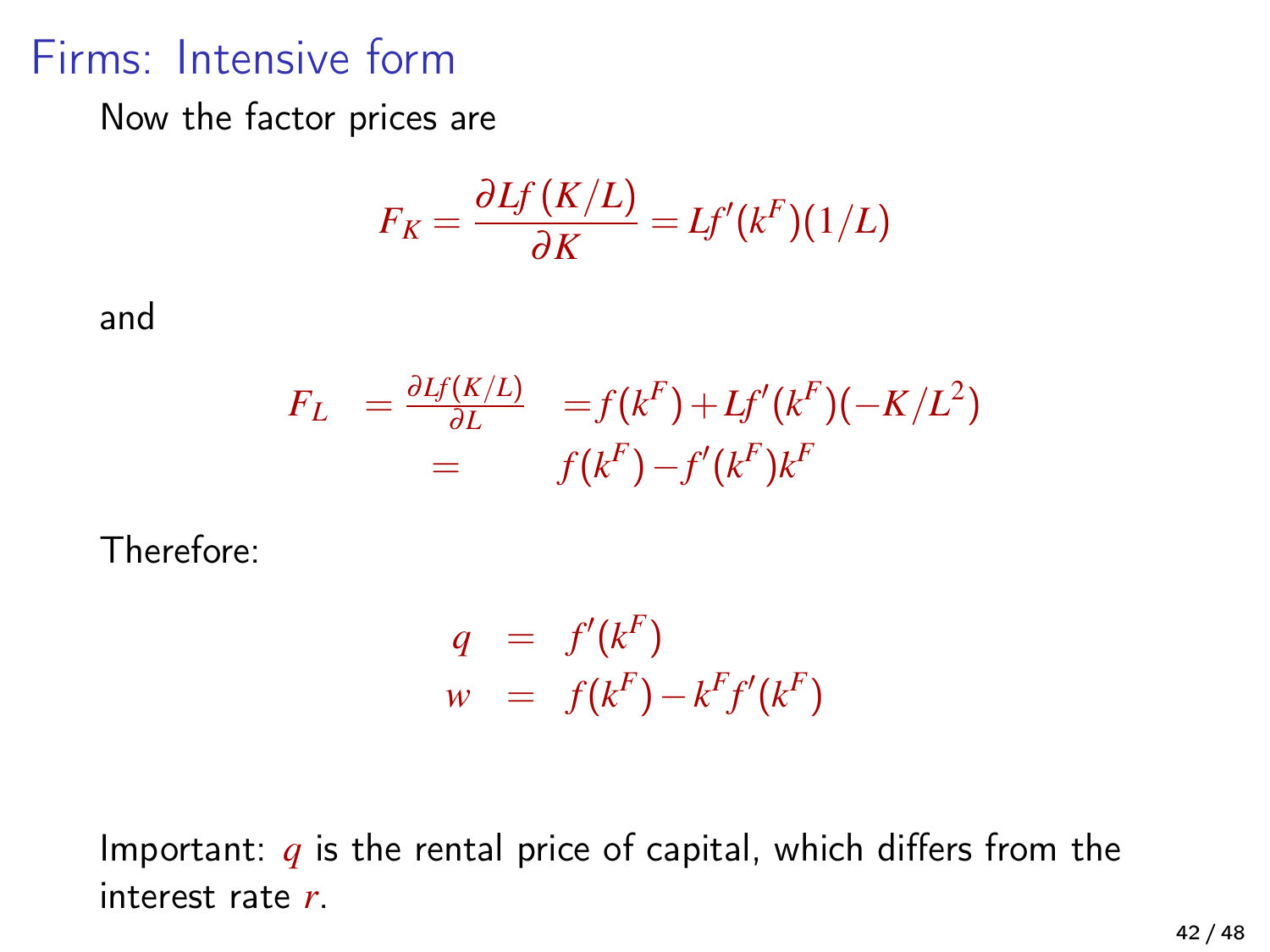### Market clearing

Capital rental:  $N_t s_{t+1} = K_{t+1}$ 

Labor rental:  $L_t = N_t$ 

Bonds:  $b_t = 0$ 

Goods: resource constraint

Note: The saving of the young is the entire capital stock next period.

 $\triangleright$  Undepreciated capital goes to the old who do not save.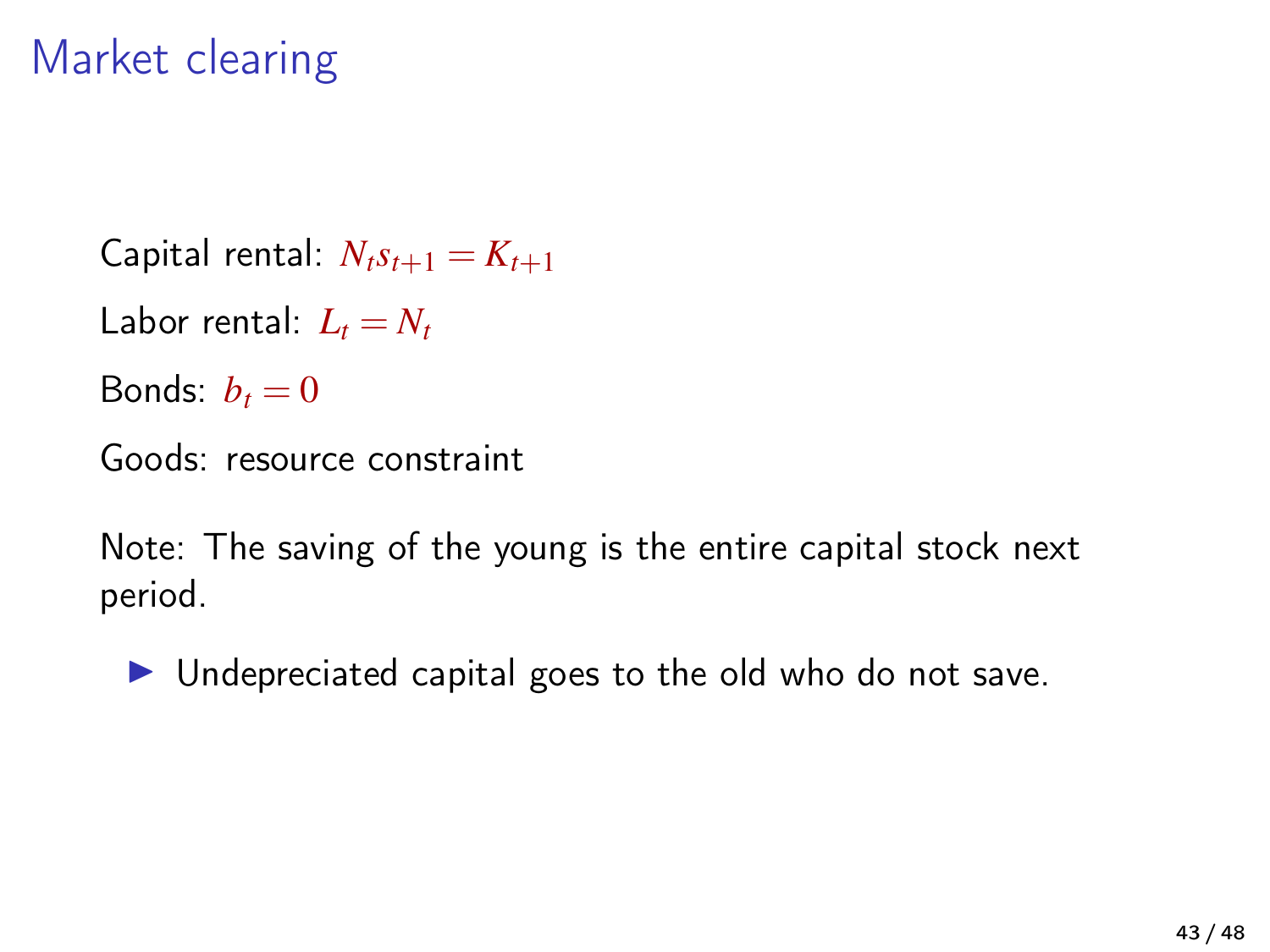# Competitive Equilibrium

An allocation:  $(c_t^y, c_t^o, s_t, b_t, K_t, L_t)$ Prices:  $(q_t, r_t, w_t)$ That satisfy:

- 1. Household: 3
- 2. Firm: 2
- 3. Market clearing: 4

We have 9 objects and 9 equations – one is missing.

We need an accounting identity linking *r* and *q*:

- $\triangleright$  The household receives  $1+r_{t+1} = q_{t+1} + 1-\delta$  per unit of capital.
- $\blacktriangleright$  Therefore,  $r = q \delta$ .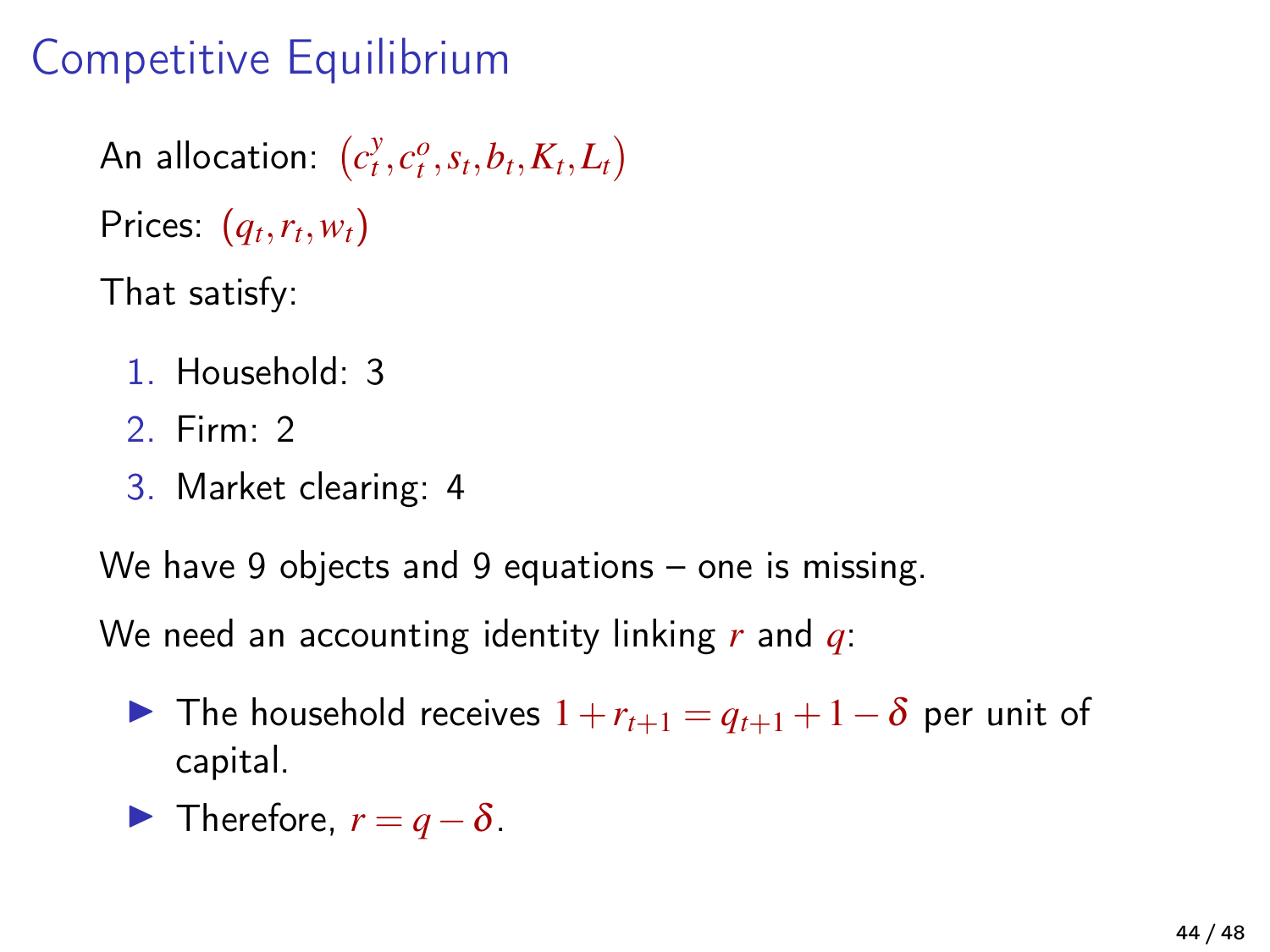### Competitive equilibrium

We could also write everything in terms of  $k^F = K/L$  and drop  $L$ from the CE definition.

Then

 $\blacktriangleright$  Capital market clearing:

$$
s_{t+1} = \frac{K_{t+1}}{N_t} = k_{t+1} (1+n)
$$
 (7)

I Goods market clearing:

$$
f(k_t^F) + (1 - \delta)k_t^F = c_t^y + c_t^o / (1 + n) + k_{t+1}(1 + n)
$$
 (8)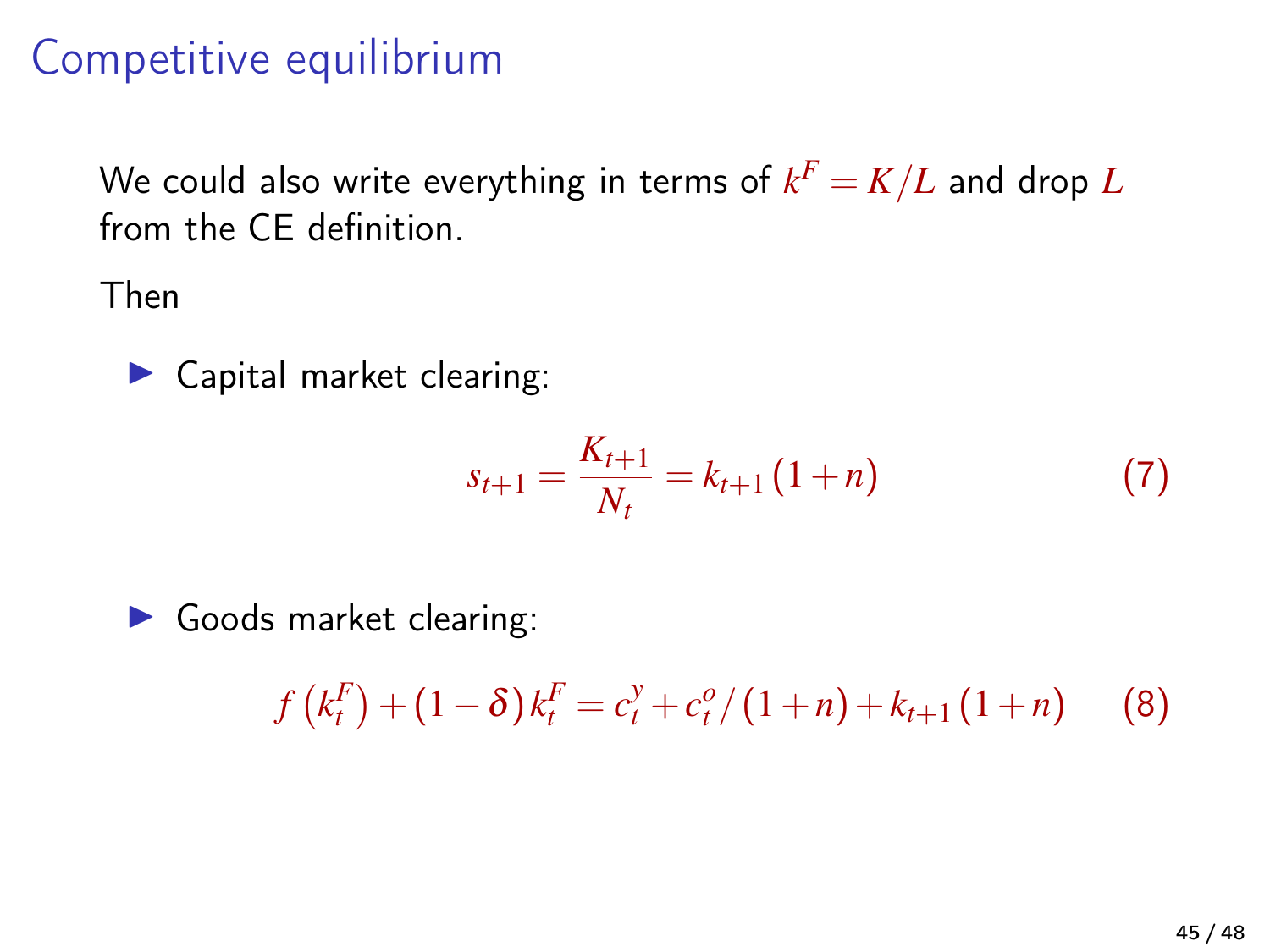# Reading

- Acemoglu  $(2009)$ , ch. 9.
- ▶ Krueger, "Macroeconomic Theory," ch. 8
- ▶ [Ljungqvist and Sargent \(2004\)](#page-47-4), ch. 9 (without the monetary parts).
- ▶ [McCandless and Wallace \(1991\)](#page-47-5) and [De La Croix and Michel](#page-46-4) [\(2002\)](#page-46-4) are book-length treatments of overlapping generations models.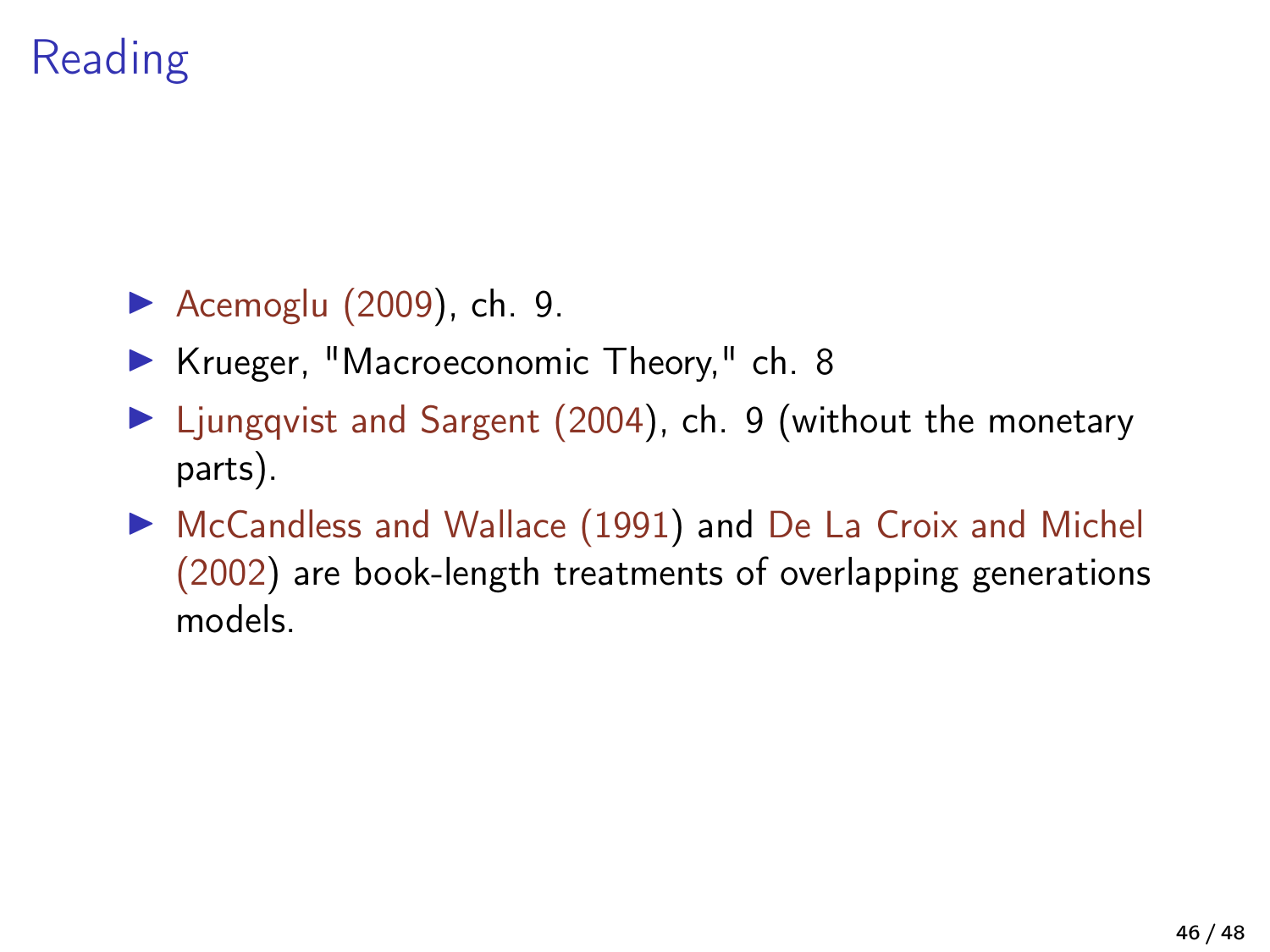# References I

- <span id="page-46-3"></span>Acemoglu, D. (2009): Introduction to modern economic growth, MIT Press.
- <span id="page-46-1"></span>Aghion, P., P. Howitt, and G. L. Violante (2002): "General purpose technology and wage inequality," Journal of Economic Growth, 7, 315–345.
- <span id="page-46-0"></span>Auerbach, A. J. and L. J. Kotlikoff (1987): Dynamic fiscal policy, Cambridge University Press.
- <span id="page-46-4"></span>De La Croix, D. and P. Michel (2002): A theory of economic growth: dynamics and policy in overlapping generations, Cambridge University Press.
- <span id="page-46-2"></span>Galor, O. (2005): "From Stagnation to Growth: Unified Growth Theory," in Handbook of Economic Growth, ed. by P. Aghion and S. N. Durlauf, Elsevier, vol. 1A, 171–293.